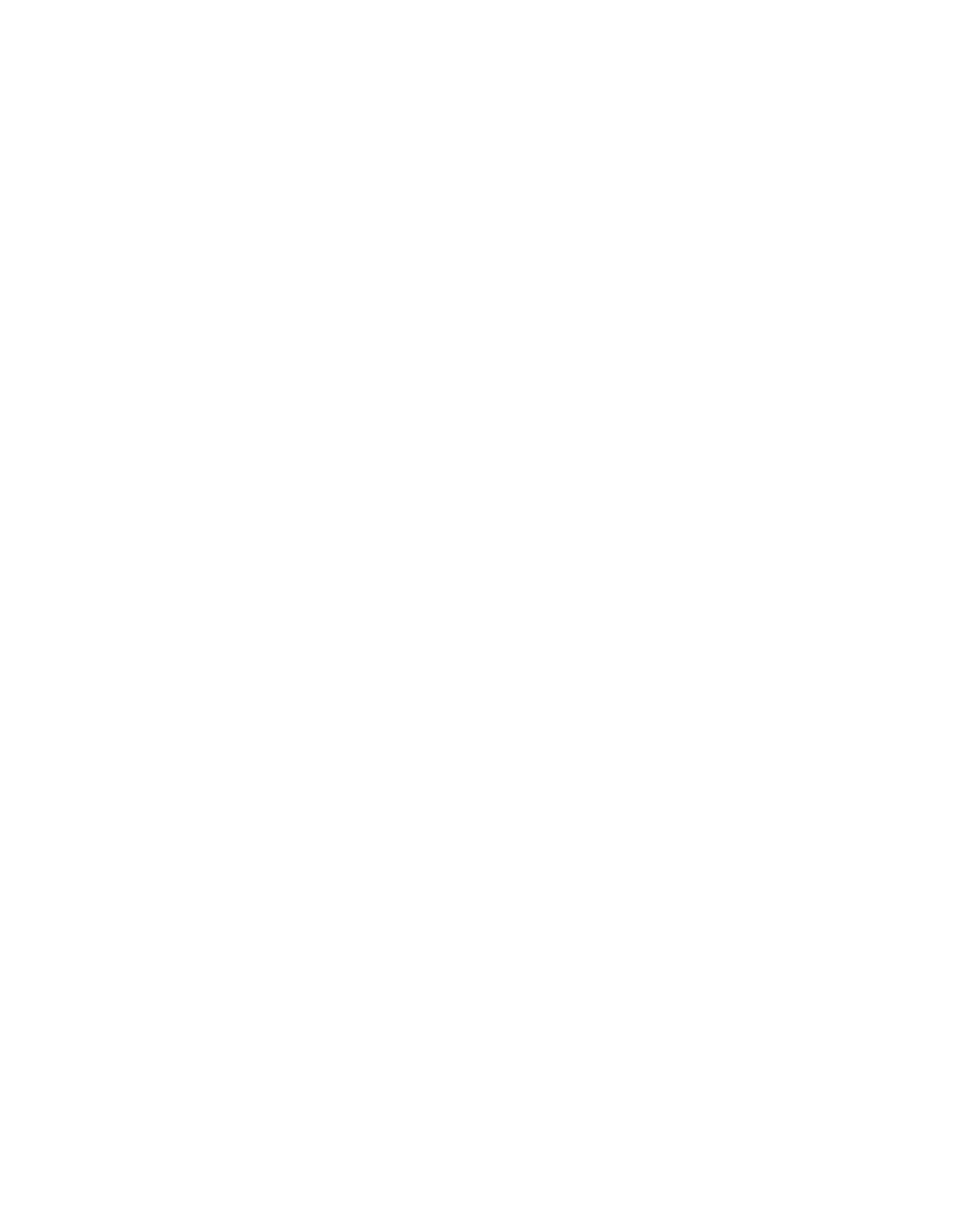AN ACT to amend and reenact §5-16-9 of the Code of West Virginia, 1931, as amended; to amend and reenact §33-51-2, §33-51-3, §33-51-8, and §33-51-9 of said code; and to amend said code by adding thereto two new sections, designated §33-51-11 and §33-51-12, all relating to the regulation of pharmacy benefit managers; updating the reporting requirements related Public Employees Insurance Agency; expanding scope; defining terms; regulating the reimbursements of pharmacy benefit managers; requiring a adequate network; providing rulemaking authority; providing an effective date; requiring filing of certain methodologies utilized by pharmacy benefit managers; prohibiting certain practices by pharmacy benefits managers; providing consumer choice for pharmacies; setting guidelines for pharmacy benefit plans; requiring rebates to be passed down; requiring reporting; and requiring the commissioner to consider information in reviewing 12 rates.

*Be it enacted by the Legislature of West Virginia:*

# **CHAPTER 5. GENERAL POWERS AND AUTHORITY OF THE GOVERNOR, SECRETARY OF STATE, AND ATTORNEY GENERAL; BOARD OF PUBLIC WORKS; MISCELLANEOUS AGENCIES, COMMISSIONS, OFFICES, PROGRAMS, ETC.**

## **ARTICLE 16. WEST VIRGINIA PUBLIC EMPLOYEES INSURANCE ACT.**

**§5-16-9. Authorization to execute contracts for group hospital and surgical insurance, group major medical insurance, group prescription drug insurance, group life and accidental death insurance, and other accidental death insurance; mandated benefits; limitations; awarding of contracts; reinsurance; certificates for covered employees; discontinuance of contracts.**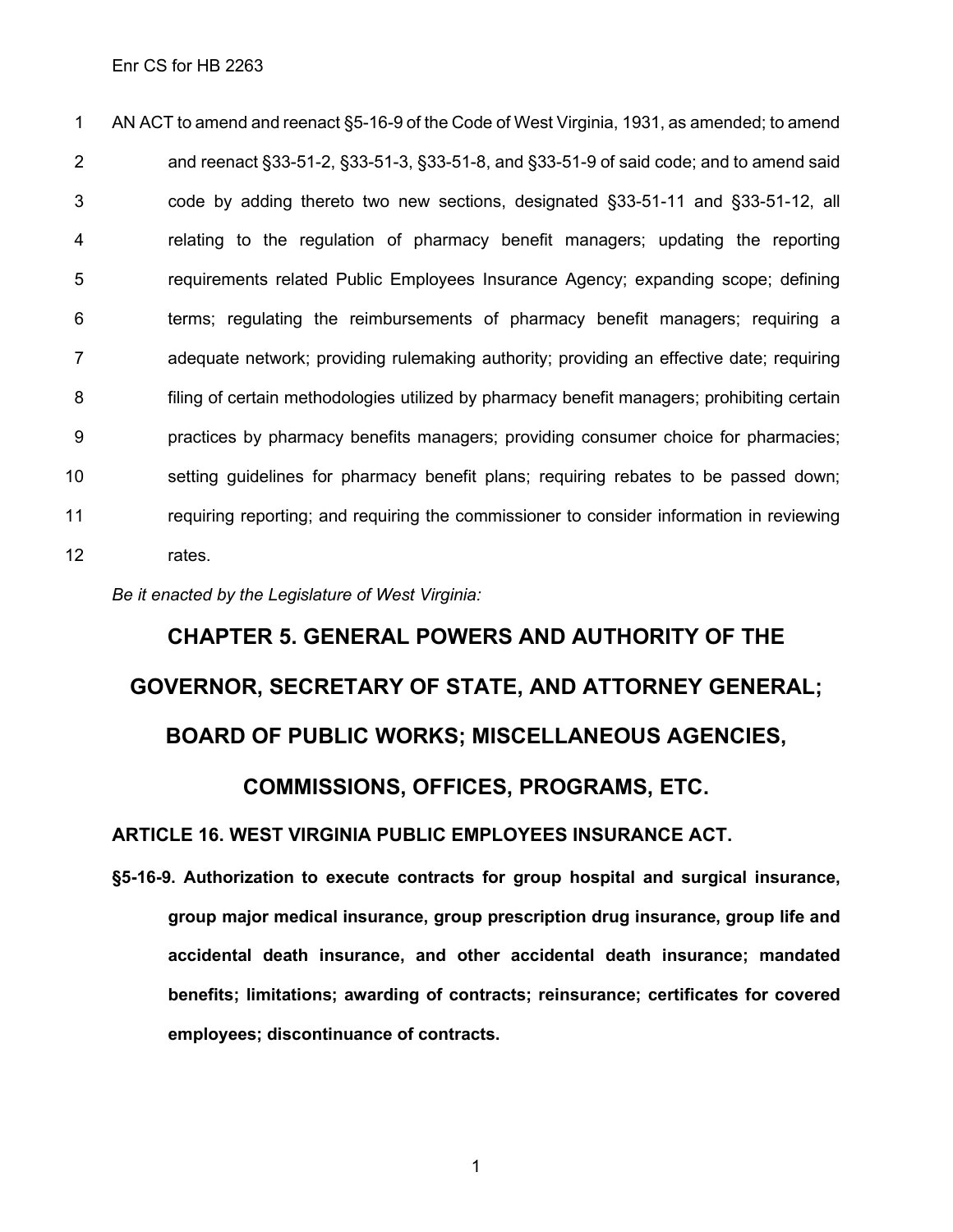(a) The director is given exclusive authorization to execute such contract or contracts as are necessary to carry out the provisions of this article and to provide the plan or plans of group hospital and surgical insurance coverage, group major medical insurance coverage, group prescription drug insurance coverage, and group life and accidental death insurance coverage selected in accordance with the provisions of this article, such contract or contracts to be executed with one or more agencies, corporations, insurance companies, or service organizations licensed to sell group hospital and surgical insurance, group major medical insurance, group prescription drug insurance and group life and accidental death insurance in this state.

 (b) The group hospital or surgical insurance coverage and group major medical insurance coverage herein provided shall include coverages and benefits for x-ray and laboratory services in connection with mammogram and pap smears when performed for cancer screening or diagnostic services and annual checkups for prostate cancer in men age 50 and over. Such benefits shall include, but not be limited to, the following:

 (1) Mammograms when medically appropriate and consistent with the current guidelines from the United States Preventive Services Task Force;

 (2) A pap smear, either conventional or liquid-based cytology, whichever is medically appropriate and consistent with the current guidelines from the United States Preventive Services Task Force or The American College of Obstetricians and Gynecologists, for women age 18 and over;

 (3) A test for the human papilloma virus (HPV) for women age 18 or over, when medically appropriate and consistent with the current guidelines from either the United States Preventive Services Task Force or the American College of Obstetricians and Gynecologists for women age 18 and over;

(4) A checkup for prostate cancer annually for men age 50 or over; and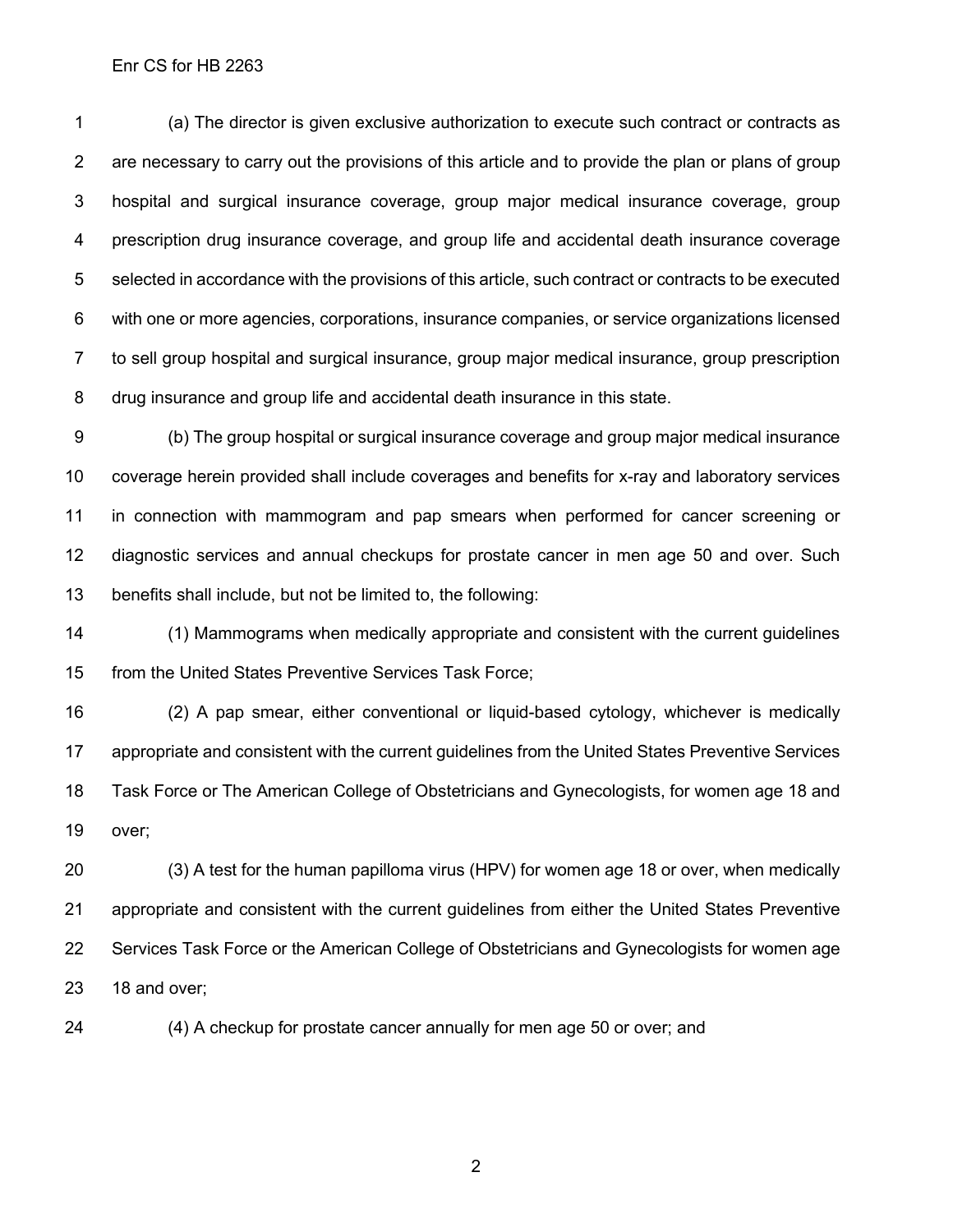(5) Annual screening for kidney disease as determined to be medically necessary by a physician using any combination of blood pressure testing, urine albumin or urine protein testing, and serum creatinine testing as recommended by the National Kidney Foundation.

 (6) Coverage for general anesthesia for dental procedures and associated outpatient hospital or ambulatory facility charges provided by appropriately licensed healthcare individuals in conjunction with dental care if the covered person is:

 (A) Seven years of age or younger or is developmentally disabled and is either an individual for whom a successful result cannot be expected from dental care provided under local anesthesia because of a physical, intellectual, or other medically compromising condition of the individual and for whom a superior result can be expected from dental care provided under general anesthesia; or

 (B) A child who is 12 years of age or younger with documented phobias, or with documented mental illness, and with dental needs of such magnitude that treatment should not be delayed or deferred and for whom lack of treatment can be expected to result in infection, loss of teeth or other increased oral or dental morbidity and for whom a successful result cannot be expected from dental care provided under local anesthesia because of such condition and for whom a superior result can be expected from dental care provided under general anesthesia.

 (7) (A) A policy, plan, or contract that is issued or renewed on or after January 1, 2019, and that is subject to this section, shall provide coverage, through the age of 20, for amino acid- based formula for the treatment of severe protein-allergic conditions or impaired absorption of nutrients caused by disorders affecting the absorptive surface, function, length, and motility of the gastrointestinal tract. This includes the following conditions, if diagnosed as related to the disorder by a physician licensed to practice in this state pursuant to either §30-3-1 *et seq.* or §30-14-1 *et seq.* of this code:

 (i) Immunoglobulin E and Nonimmunoglobulin E-medicated allergies to multiple food proteins;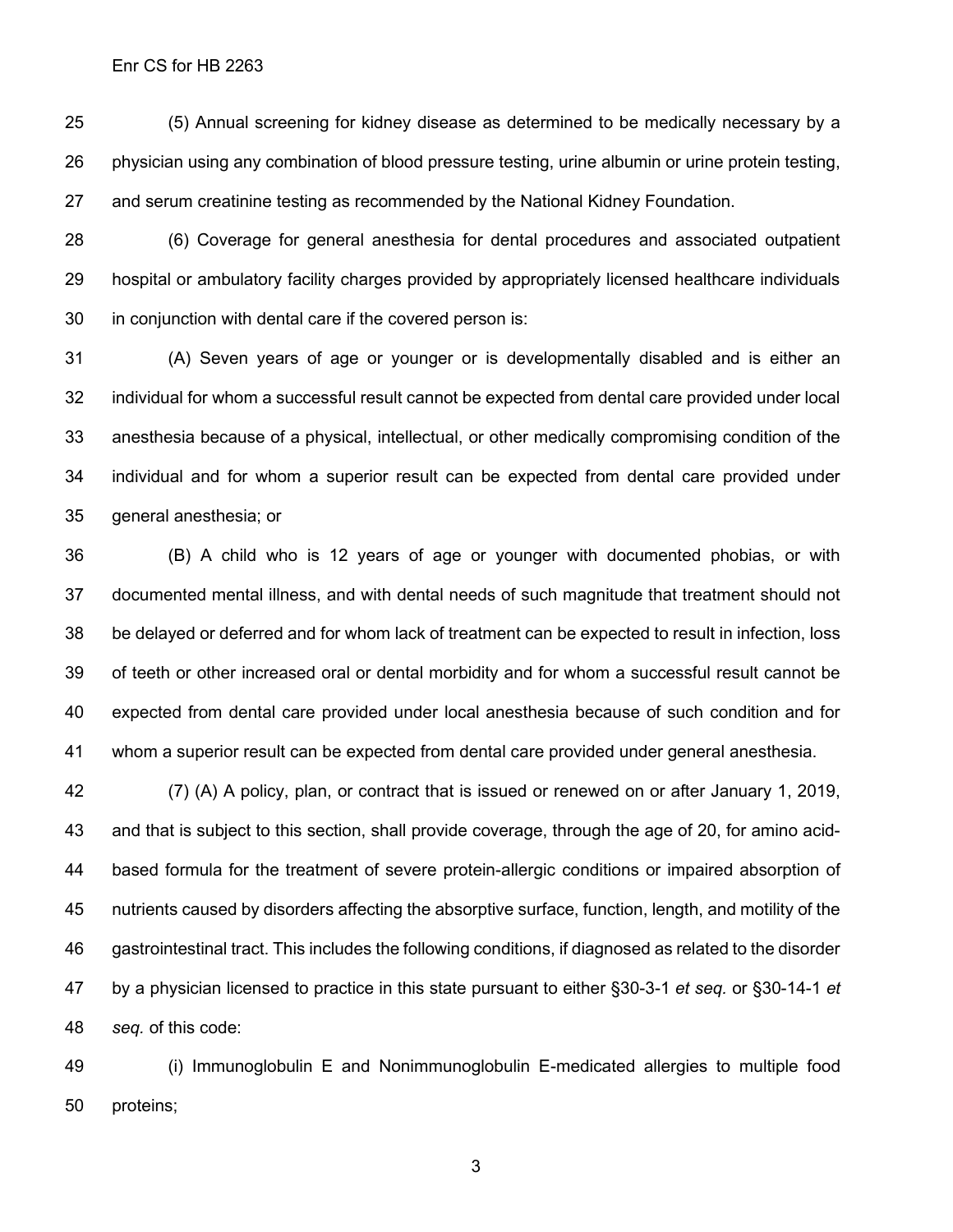(ii) Severe food protein-induced enterocolitis syndrome;

(iii) Eosinophilic disorders as evidenced by the results of a biopsy; and

 (iv) Impaired absorption of nutrients caused by disorders affecting the absorptive surface, function, length, and motility of the gastrointestinal tract (short bowel).

 (B) The coverage required by §5-16-9(b)(7)(A) of this code shall include medical foods for home use for which a physician has issued a prescription and has declared them to be medically necessary, regardless of methodology of delivery.

 (C) For purposes of this subdivision, "medically necessary foods" or "medical foods" shall mean prescription amino acid-based elemental formulas obtained through a pharmacy: *Provided,* That these foods are specifically designated and manufactured for the treatment of severe allergic conditions or short bowel.

 (D) The provisions of this subdivision shall not apply to persons with an intolerance for lactose or soy.

 (c) The group life and accidental death insurance herein provided shall be in the amount of \$10,000 for every employee. The amount of the group life and accidental death insurance to which an employee would otherwise be entitled shall be reduced to \$5,000 upon such employee attaining age 65.

 (d) All of the insurance coverage to be provided for under this article may be included in one or more similar contracts issued by the same or different carriers.

 (e) The provisions of §5A-3-1 *et seq.* of this code, relating to the Division of Purchasing of the Department of Finance and Administration, shall not apply to any contracts for any insurance coverage or professional services authorized to be executed under the provisions of this article. Before entering into any contract for any insurance coverage, as authorized in this article, the director shall invite competent bids from all qualified and licensed insurance companies or carriers, who may wish to offer plans for the insurance coverage desired: *Provided,* That the director shall negotiate and contract directly with healthcare providers and other entities,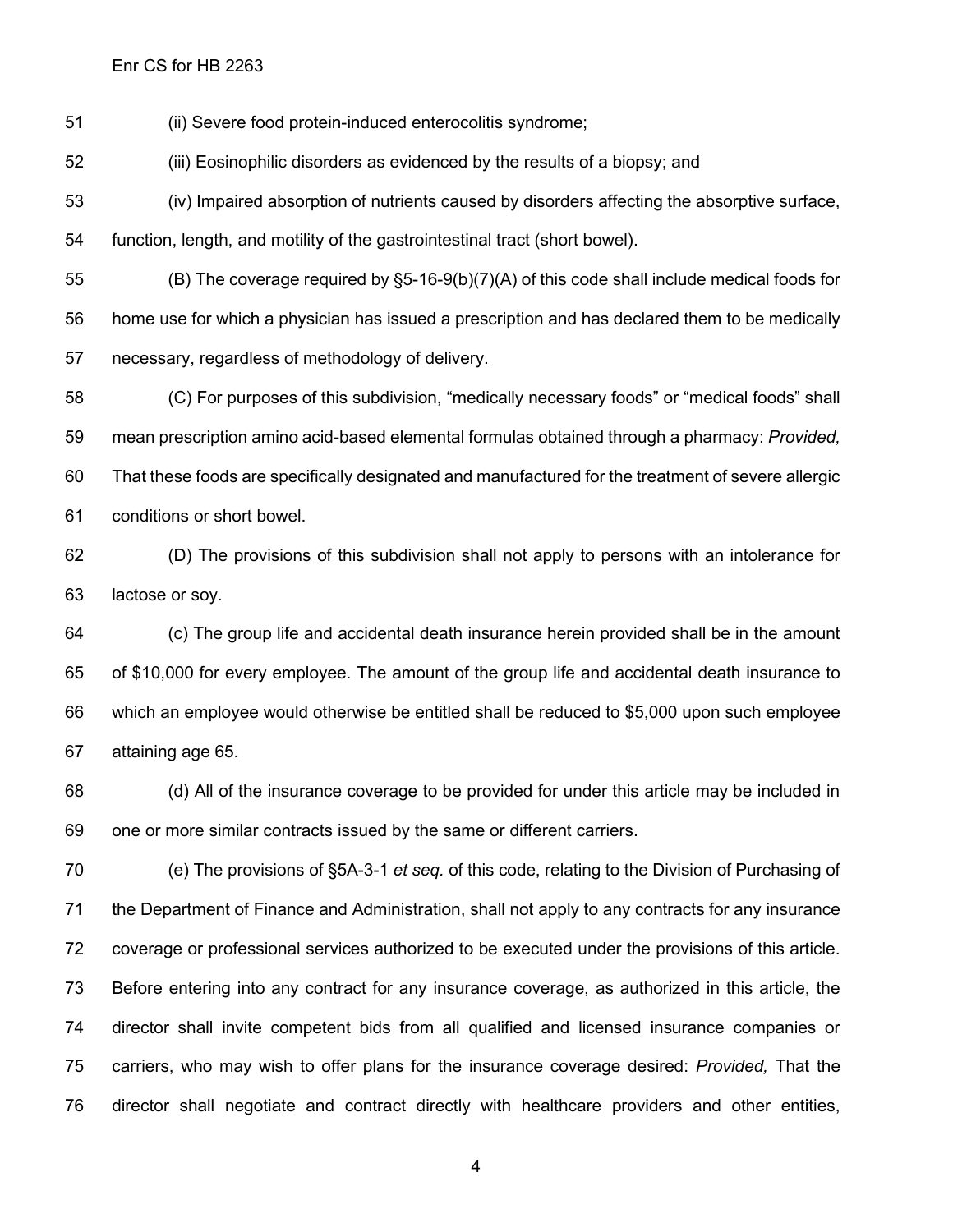organizations and vendors in order to secure competitive premiums, prices, and other financial advantages. The director shall deal directly with insurers or healthcare providers and other entities, organizations, and vendors in presenting specifications and receiving quotations for bid purposes. No commission or finder's fee, or any combination thereof, shall be paid to any individual or agent; but this shall not preclude an underwriting insurance company or companies, 82 at their own expense, from appointing a licensed resident agent, within this state, to service the companies' contracts awarded under the provisions of this article. Commissions reasonably 84 related to actual service rendered for the agent or agents may be paid by the underwriting company or companies: *Provided, however,* That in no event shall payment be made to any agent or agents when no actual services are rendered or performed. The director shall award the contract or contracts on a competitive basis. In awarding the contract or contracts the director shall take into account the experience of the offering agency, corporation, insurance company, or service organization in the group hospital and surgical insurance field, group major medical insurance field, group prescription drug field, and group life and accidental death insurance field, and its facilities for the handling of claims. In evaluating these factors, the director may employ the services of impartial, professional insurance analysts or actuaries or both. Any contract executed by the director with a selected carrier shall be a contract to govern all eligible employees subject to the provisions of this article. Nothing contained in this article shall prohibit any insurance carrier from soliciting employees covered hereunder to purchase additional hospital and surgical, major medical or life and accidental death insurance coverage.

 (f) The director may authorize the carrier with whom a primary contract is executed to reinsure portions of the contract with other carriers which elect to be a reinsurer and who are legally qualified to enter into a reinsurance agreement under the laws of this state.

 (g) Each employee who is covered under any contract or contracts shall receive a statement of benefits to which the employee, his or her spouse and his or her dependents are entitled under the contract, setting forth the information as to whom the benefits are payable, to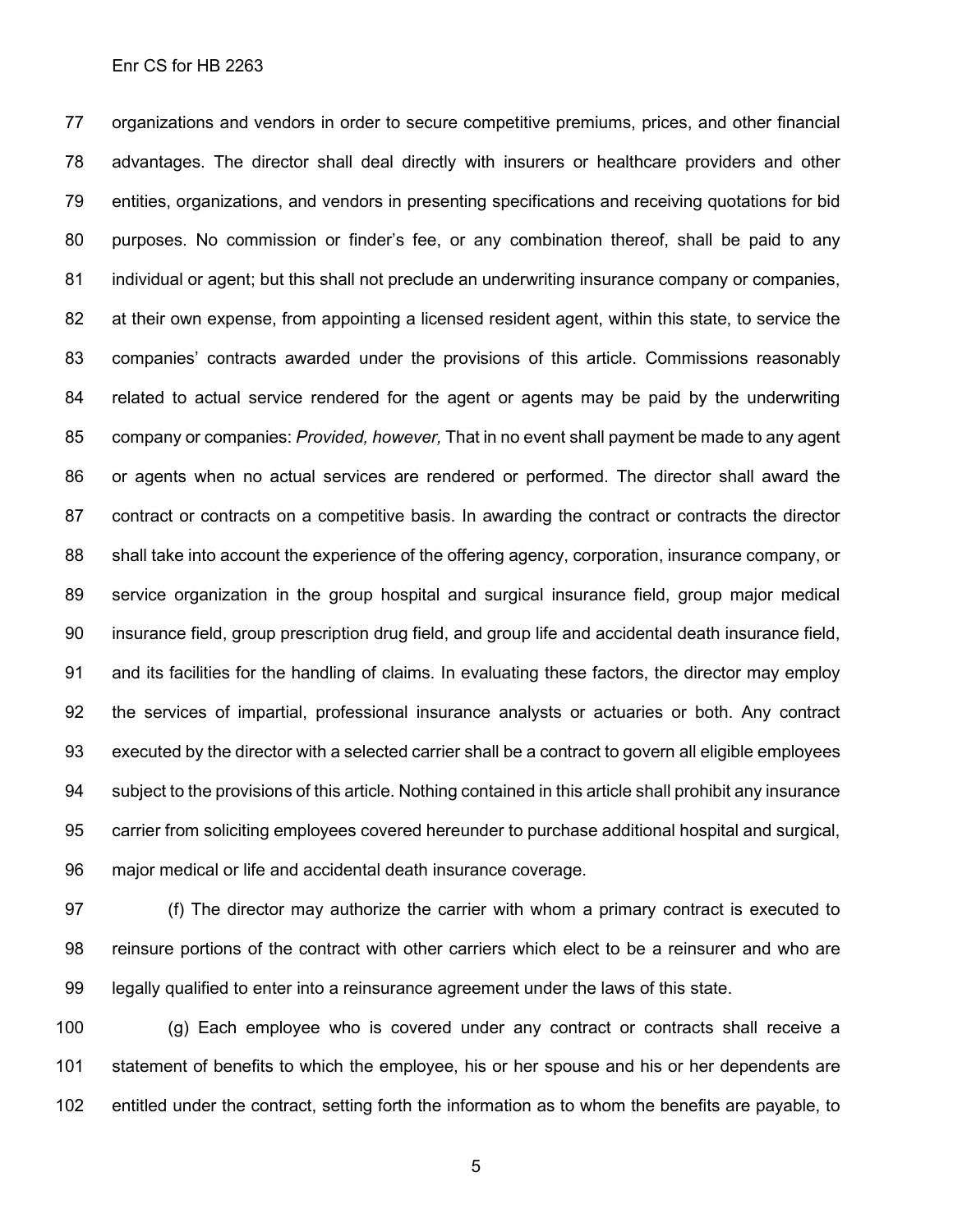103 whom claims shall be submitted and a summary of the provisions of the contract or contracts as they affect the employee, his or her spouse and his or her dependents.

 (h) The director may at the end of any contract period discontinue any contract or contracts 106 it has executed with any carrier and replace the same with a contract or contracts with any other carrier or carriers meeting the requirements of this article.

 (i) The director shall provide by contract or contracts entered into under the provisions of this article the cost for coverage of children's immunization services from birth through age 16 years to provide immunization against the following illnesses: Diphtheria, polio, mumps, measles, rubella, tetanus, hepatitis-b, hemophilia influenzae-b, and whooping cough. Additional immunizations may be required by the Commissioner of the Bureau for Public Health for public health purposes. Any contract entered into to cover these services shall require that all costs associated with immunization, including the cost of the vaccine, if incurred by the healthcare provider, and all costs of vaccine administration be exempt from any deductible, per visit charge and/or copayment provisions which may be in force in these policies or contracts. This section does not require that other healthcare services provided at the time of immunization be exempt 118 from any deductible and/or copayment provisions.

 (j) The director shall include language in all contracts for pharmacy benefits management, as defined by §33-51-3 of this code, requiring the pharmacy benefit manager to report quarterly to the agency the following:

 (1) The overall total amount charged to the agency for all claims processed by the pharmacy benefit manager during the quarter;

 (2) The overall total amount of reimbursements paid to pharmacy providers during the quarter;

 (3) The overall total number of claims in which the pharmacy benefits manager reimbursed a pharmacy provider for less than the amount charged to the agency for all claims processed by 128 the pharmacy benefit manager during the quarter; and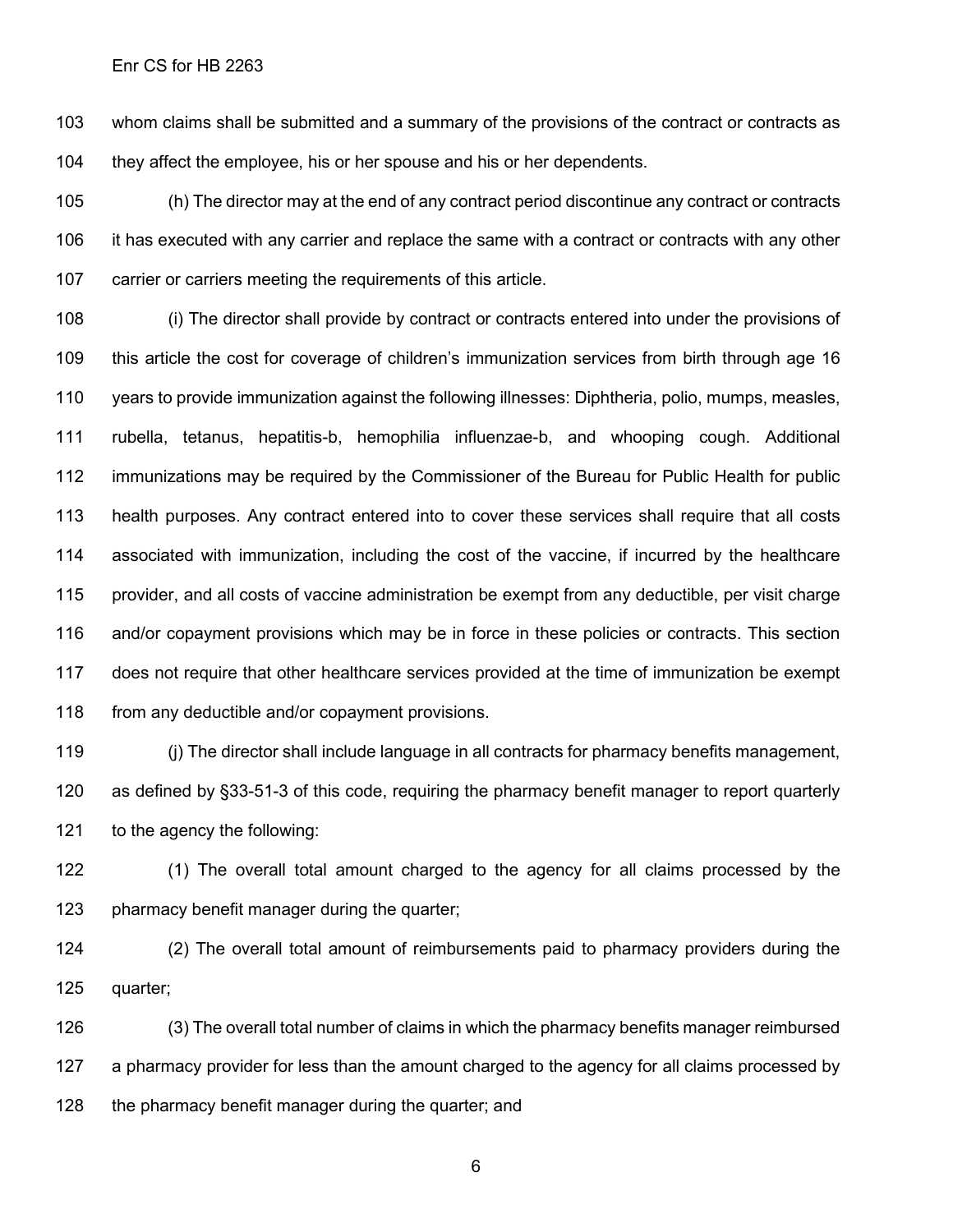(4) For all pharmacy claims, the total amount paid to the pharmacy provider per claim, including, but not limited to, the following:

(A) The cost of drug reimbursement;

(B) Dispensing fees;

(C) Copayments; and

 (D) The amount charged to the agency for each claim by the pharmacy benefit manager. 135 In the event there is a difference between the amount for any pharmacy claim paid to the pharmacy provider and the amount reimbursed to the agency, the pharmacy benefit manager shall report an itemization of all administrative fees, rebates, or processing charges associated with the claim. All data and information provided by the pharmacy benefit manager shall be kept secure, and notwithstanding any other provision of this code to the contrary, the agency shall maintain the confidentiality of the proprietary information and not share or disclose the proprietary information contained in the report or data collected with persons outside the agency. All data and information provided by the pharmacy benefit manager shall be considered proprietary and confidential and exempt from disclosure under the West Virginia Freedom of Information Act pursuant to [§29B-1-4\(](http://code.wvlegislature.gov/29B-1-4)a)(1) of this code*.* Only those agency employees involved in collecting, securing, and analyzing the data for the purpose of preparing the report provided for herein shall have access to the proprietary data. The director shall provide a quarterly report to the Joint Committee on Government and Finance and the Joint Committee on Health detailing the information required by this section, including any difference or spread between the overall amount paid by pharmacy benefit managers to the pharmacy providers and the overall amount charged to the agency for each claim by the pharmacy benefit manager. To the extent necessary, the director shall use aggregated, nonproprietary data only: *Provided,* That the director must provide a clear and concise summary of the total amounts charged to the agency and reimbursed to pharmacy providers on a quarterly basis.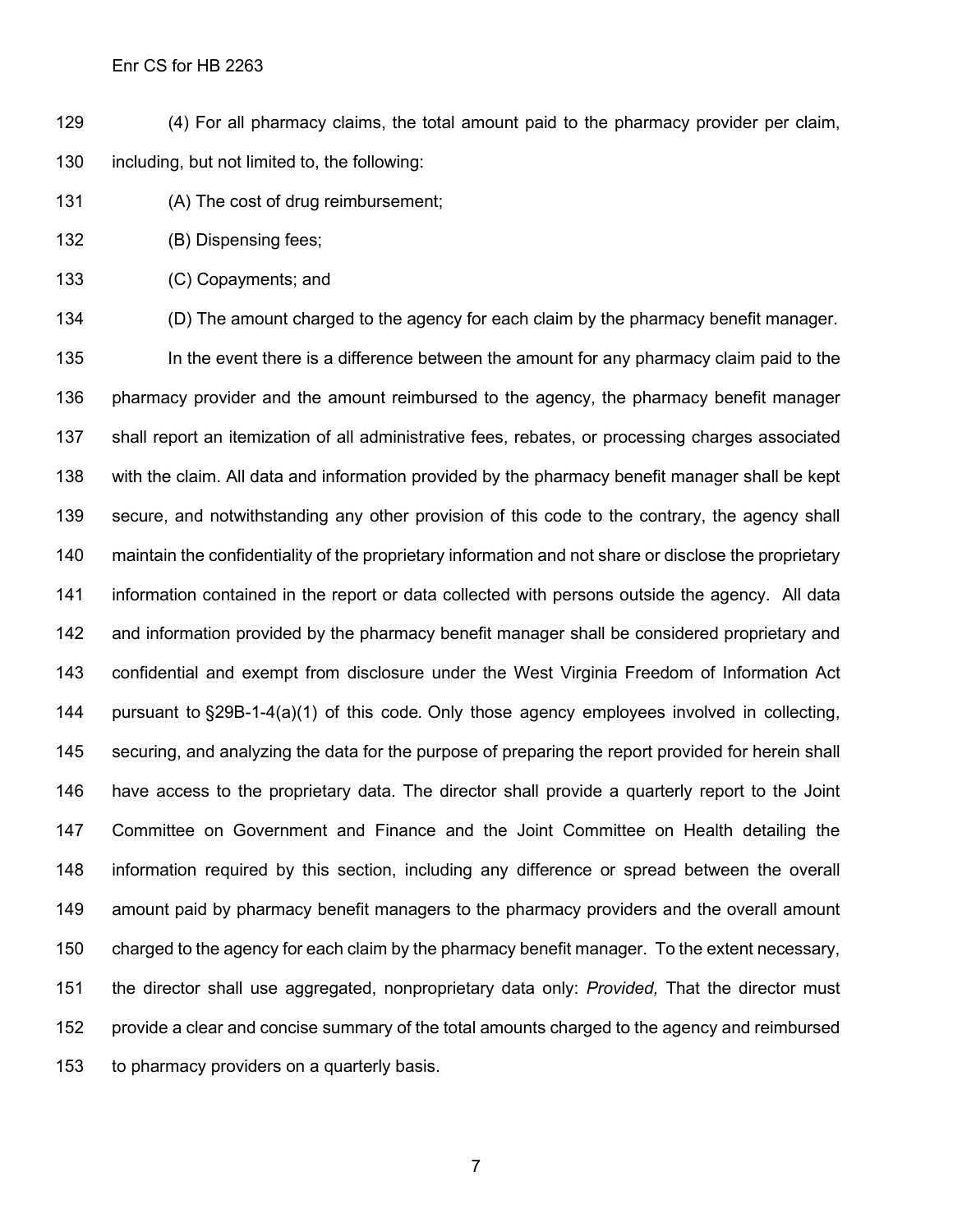(k) If the information required herein is not provided, the agency may terminate the contract with the pharmacy benefit manager and the Office of the Insurance Commissioner shall discipline the pharmacy benefit manager as provided in [§33-51-8\(](http://code.wvlegislature.gov/33-51-8)e) of this code.

## **CHAPTER 33. INSURANCE**

# **ARTICLE 51. REGULATION OF PHARMACY AUDITING ENTITIES AND PHARMACY BENEFIT MANAGERS.**

## **§33-51-2. Scope.**

 This article covers any audit of the records of a pharmacy conducted by a managed care company, third-party payer, pharmacy benefits manager or an entity that represents a covered entity, or health benefit plan, the registration of auditing entities, and the licensure and regulation of pharmacy benefits managers.

## **§33-51-3. Definitions.**

For purposes of this article:

 "340B entity" means an entity participating in the federal 340B drug discount program, as described in 42 U.S.C. § 256b, including its pharmacy or pharmacies, or any pharmacy or pharmacies, contracted with the participating entity to dispense drugs purchased through such program.

 "Affiliate" means a pharmacy, pharmacist, or pharmacy technician which, either directly or indirectly through one or more intermediaries: (A) Has an investment or ownership interest in a pharmacy benefits manager licensed under this chapter; (B) shares common ownership with a pharmacy benefits manager licensed under this chapter; or (C) has an investor or ownership interest holder which is a pharmacy benefits manager licensed under this article.

 "Auditing entity" means a person or company that performs a pharmacy audit, including a covered entity, pharmacy benefits manager, managed care organization, or third-party administrator.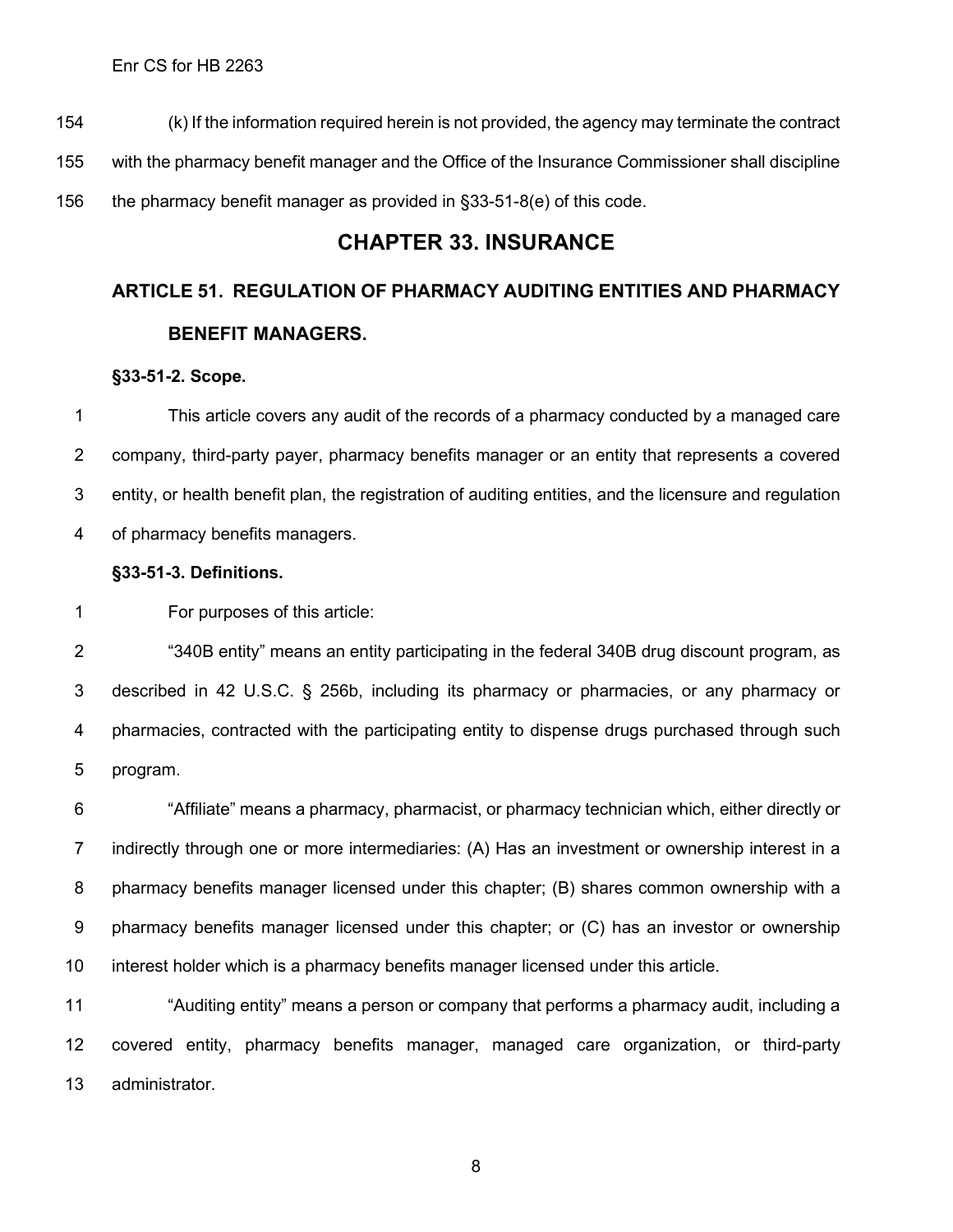"Business day" means any day of the week excluding Saturday, Sunday, and any legal holiday as set forth in §2-2-1 of this code.

 "Claim level information" means data submitted by a pharmacy or required by a payer or claims processor to adjudicate a claim.

 "Covered entity" means a contract holder or policy holder providing pharmacy benefits to a covered individual under a health insurance policy pursuant to a contract administered by a pharmacy benefits manager and may include a health benefit plan.

 "Covered individual" means a member, participant, enrollee, or beneficiary of a covered 22 entity who is provided health coverage by a covered entity, including a dependent or other person provided health coverage through the policy or contract of a covered individual.

 "Extrapolation" means the practice of inferring a frequency of dollar amount of overpayments, underpayments, nonvalid claims, or other errors on any portion of claims submitted, based on the frequency of dollar amount of overpayments, underpayments, nonvalid claims, or other errors actually measured in a sample of claims.

"Defined cost sharing" means a deductible payment or coinsurance amount imposed on

an enrollee for a covered prescription drug under the enrollee's health plan.

 "Health benefit plan" or "health plan" means a policy, contract, certificate, or agreement entered into, offered, or issued by a health carrier to provide, deliver, arrange for, pay for, or reimburse any of the costs of health care services.

"Health care provider" has the same meaning as defined in §33-41-2 of this code.

 "Health insurance policy" means a policy, subscriber contract, certificate, or plan that provides prescription drug coverage. The term includes both comprehensive and limited benefit health insurance policies.

 "Insurance commissioner" or "commissioner" has the same meaning as defined in §33-1- 5 of this code.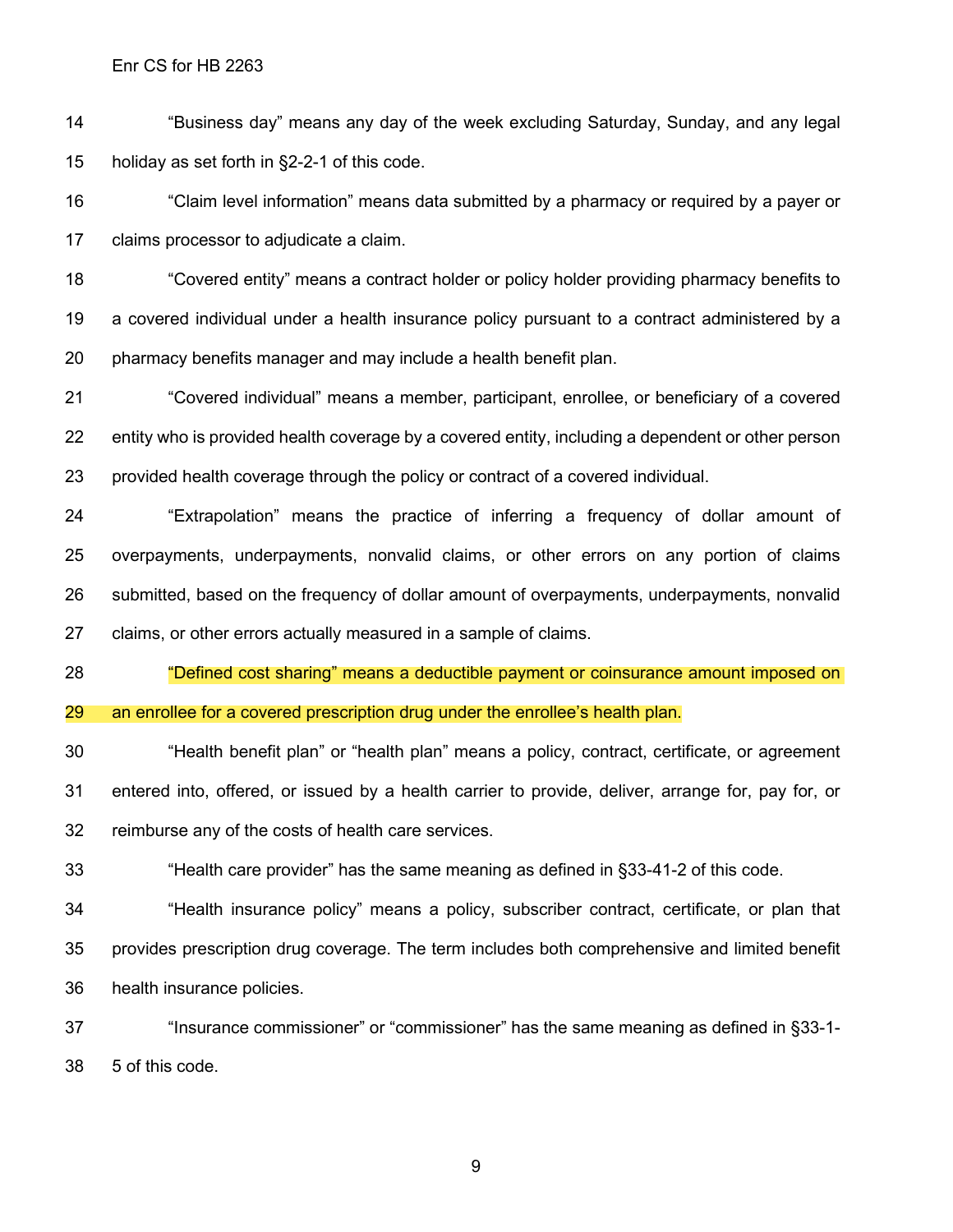"Network" means a pharmacy or group of pharmacies that agree to provide prescription services to covered individuals on behalf of a covered entity or group of covered entities in exchange for payment for its services by a pharmacy benefits manager or pharmacy services administration organization. The term includes a pharmacy that generally dispenses outpatient prescriptions to covered individuals or dispenses particular types of prescriptions, provides pharmacy services to particular types of covered individuals or dispenses prescriptions in particular health care settings, including networks of specialty, institutional or long-term care facilities.

 "Maximum allowable cost" means the per unit amount that a pharmacy benefits manager reimburses a pharmacist for a prescription drug, excluding dispensing fees and copayments, coinsurance, or other cost-sharing charges, if any.

 "National average drug acquisition cost" means the monthly survey of retail pharmacies conducted by the federal Centers for Medicare and Medicaid Services to determine average acquisition cost for Medicaid covered outpatient drugs.

 "Nonproprietary drug" means a drug containing any quantity of any controlled substance or any drug which is required by any applicable federal or state law to be dispensed only by prescription.

 "Pharmacist" means an individual licensed by the West Virginia Board of Pharmacy to engage in the practice of pharmacy.

 "Pharmacy" means any place within this state where drugs are dispensed and pharmacist care is provided.

 "Pharmacy audit" means an audit, conducted on-site by or on behalf of an auditing entity of any records of a pharmacy for prescription or nonproprietary drugs dispensed by a pharmacy to a covered individual.

"Pharmacy benefits management" means the performance of any of the following: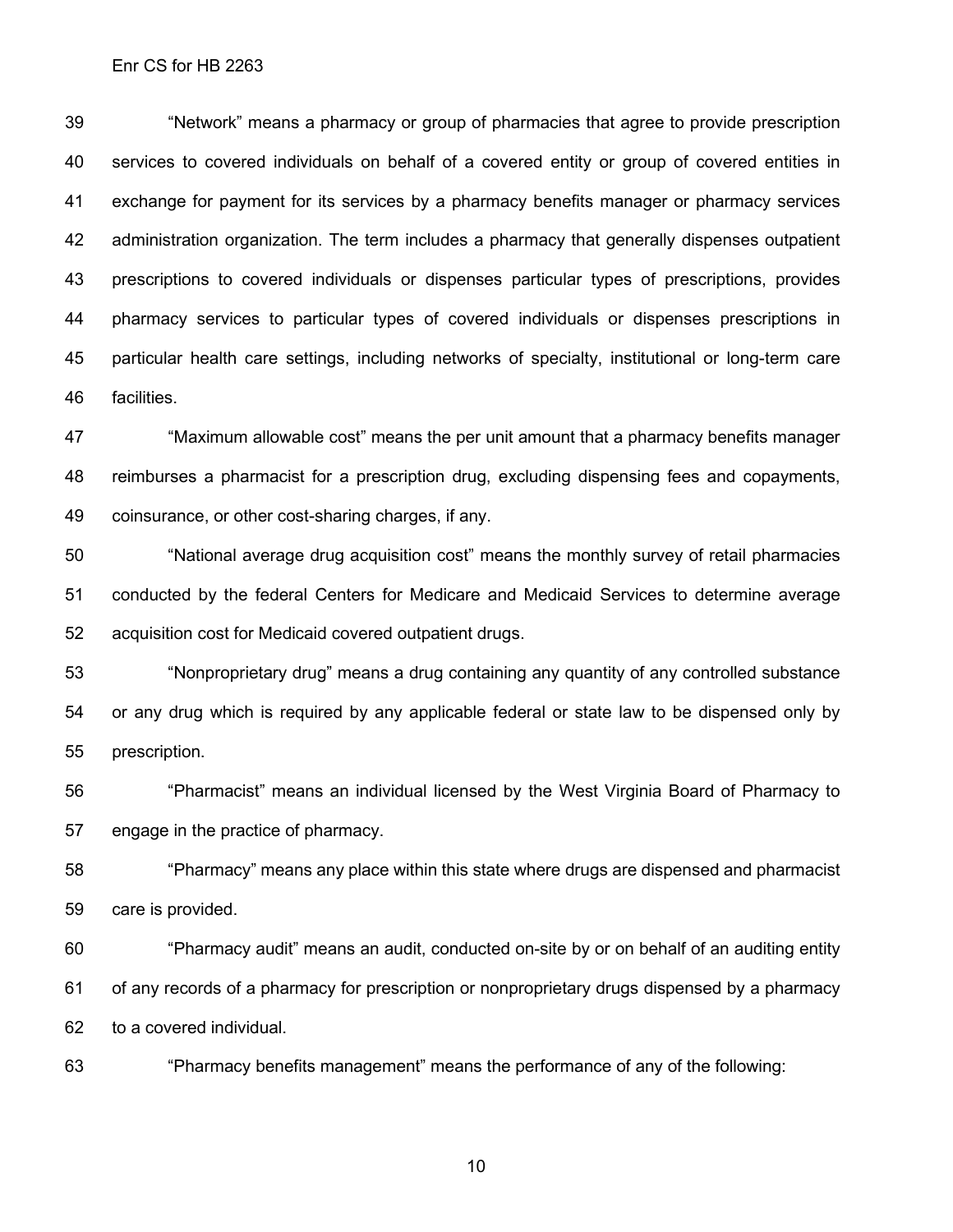(1) The procurement of prescription drugs at a negotiated contracted rate for dispensation

within the state of West Virginia to covered individuals;

(2) The administration or management of prescription drug benefits provided by a covered

entity for the benefit of covered individuals;

- (3) The administration of pharmacy benefits, including:
- (A) Operating a mail-service pharmacy;

(B) Claims processing;

(C) Managing a retail pharmacy network;

 (D) Paying claims to a pharmacy for prescription drugs dispensed to covered individuals via retail or mail-order pharmacy;

 (E) Developing and managing a clinical formulary including utilization management and quality assurance programs;

(F) Rebate contracting administration; and

 (G) Managing a patient compliance, therapeutic intervention, and generic substitution program.

 "Pharmacy benefits manager" means a person, business, or other entity that performs pharmacy benefits management for covered entities;

 "Pharmacy record" means any record stored electronically or as a hard copy by a pharmacy that relates to the provision of prescription or nonproprietary drugs or pharmacy services or other component of pharmacist care that is included in the practice of pharmacy.

 "Pharmacy services administration organization" means any entity that contracts with a pharmacy to assist with third-party payer interactions and that may provide a variety of other administrative services, including contracting with pharmacy benefits managers on behalf of pharmacies and managing pharmacies' claims payments from third-party payers.

88 "Point-of-sale fee" means all or a portion of a drug reimbursement to a pharmacy or other dispenser withheld at the time of adjudication of a claim for any reason.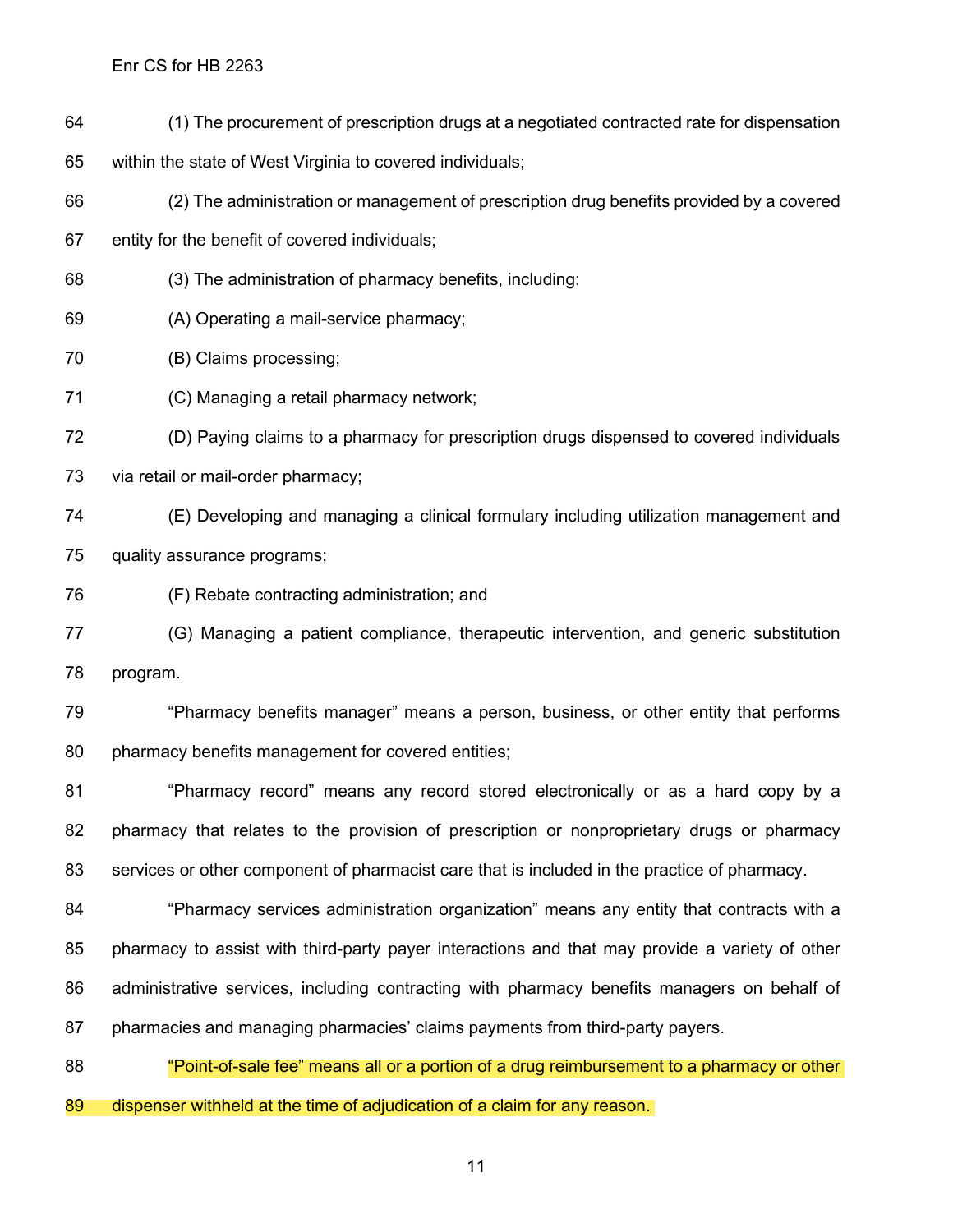"Rebate" means any and all payments that accrue to a pharmacy benefits manager or its health plan client, directly or indirectly, from a pharmaceutical manufacturer, including, but not limited to, discounts, administration fees, credits, incentives, or penalties associated directly or indirectly in any way with claims administered on behalf of a health plan client.

 "Retroactive fee" means all or a portion of a drug reimbursement to a pharmacy or other dispenser recouped or reduced following adjudication of a claim for any reason, except as otherwise permissible as described in this article.

 "Third party" means any insurer, health benefit plan for employees which provides a 98 pharmacy benefits plan, a participating public agency which provides a system of health insurance for public employees, their dependents and retirees, or any other insurer or organization that provides health coverage, benefits, or coverage of prescription drugs as part of workers' compensation insurance in accordance with state or federal law. The term does not include an insurer that provides coverage under a policy of casualty or property insurance.

## **§33-51-8. Licensure of pharmacy benefit managers.**

 (a) A person or organization may not establish or operate as a pharmacy benefits manager in the state of West Virginia without first obtaining a license from the Insurance Commissioner pursuant to this section: *Provided*, That a pharmacy benefit manager registered pursuant to §33- 5-7 of this code may continue to do business in the state until the Insurance Commissioner has completed the legislative rule as set forth in §33-55-10 of this code: *Provided, however*, That additionally the pharmacy benefit manager shall submit an application within six months of completion of the final rule. The Insurance Commissioner shall make an application form available on its publicly accessible internet website that includes a request for the following information:

(1) The identity, address, and telephone number of the applicant;

 (2) The name, business address, and telephone number of the contact person for the applicant;

(3) When applicable, the federal employer identification number for the applicant; and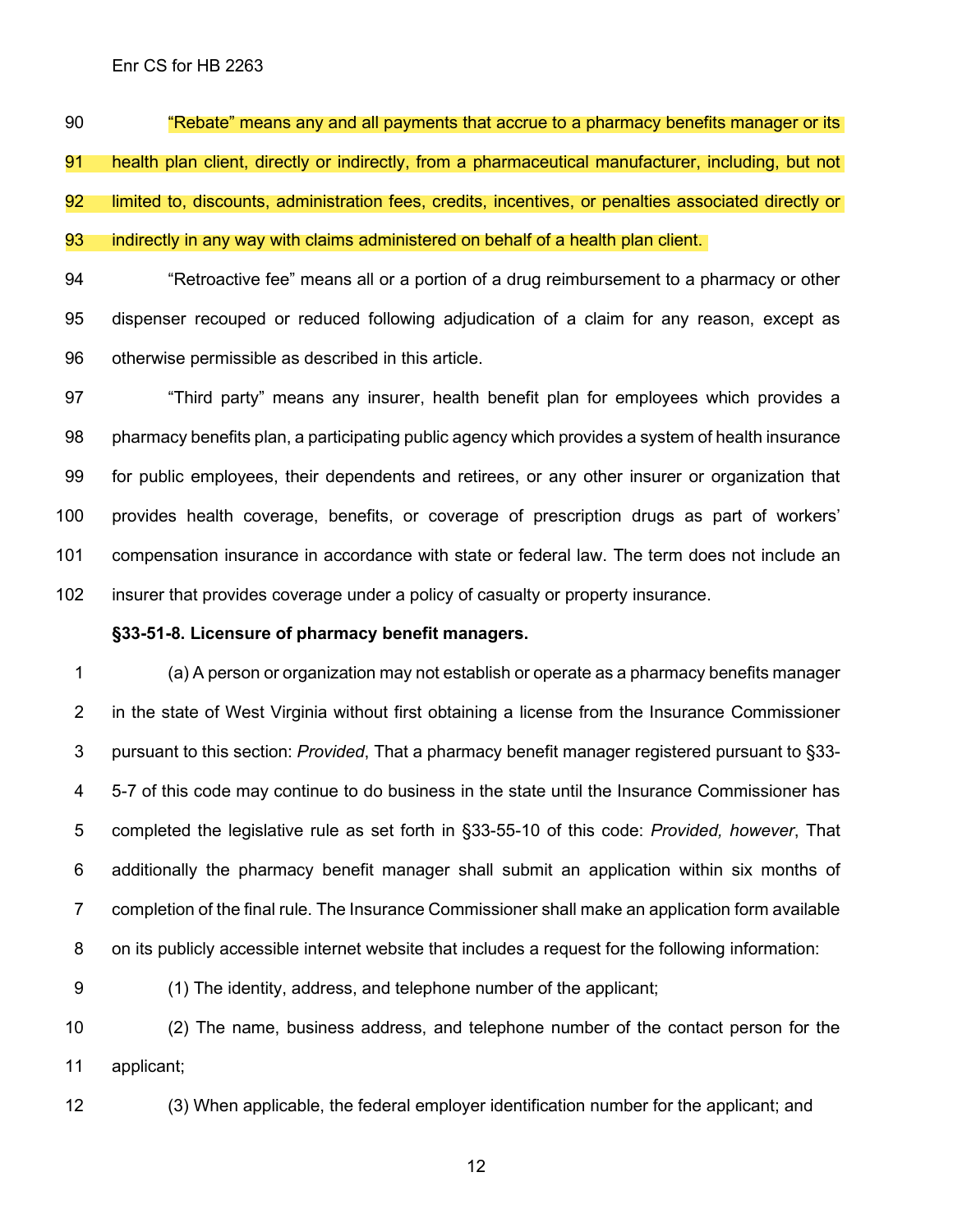(4) Any other information the Insurance Commissioner considers necessary and appropriate to establish the qualifications to receive a license as a pharmacy benefit manager to complete the licensure process, as set forth by legislative rule promulgated by the Insurance Commissioner pursuant to §33-51-10 of this code.

(b) Term and fee. —

(1) The term of licensure shall be two years from the date of issuance.

 (2) The Insurance Commissioner shall determine the amount of the initial application fee and the renewal application fee for the registration. The fee shall be submitted by the applicant with an application for registration. An initial application fee is nonrefundable. A renewal application fee shall be returned if the renewal of the registration is not granted.

 (3) The amount of the initial application fees and renewal application fees must be sufficient to fund the Insurance Commissioner's duties in relation to his/her responsibilities under this section, but a single fee may not exceed \$10,000.

 (4) Each application for a license, and subsequent renewal for a license, shall be accompanied by evidence of financial responsibility in an amount of \$1 million.

(c) Licensure. —

 (1) The Insurance Commissioner shall propose legislative rules, in accordance with §33- 51-10 of this code, establishing the licensing, fees, application, financial standards, and reporting requirements of pharmacy benefit managers.

 (2) Upon receipt of a completed application, evidence of financial responsibility, and fee, the Insurance Commissioner shall make a review of each applicant and shall issue a license if the applicant is qualified in accordance with the provisions of this section and the rules promulgated by the Insurance Commissioner pursuant to this section. The commissioner may require additional information or submissions from an applicant and may obtain any documents or information reasonably necessary to verify the information contained in the application.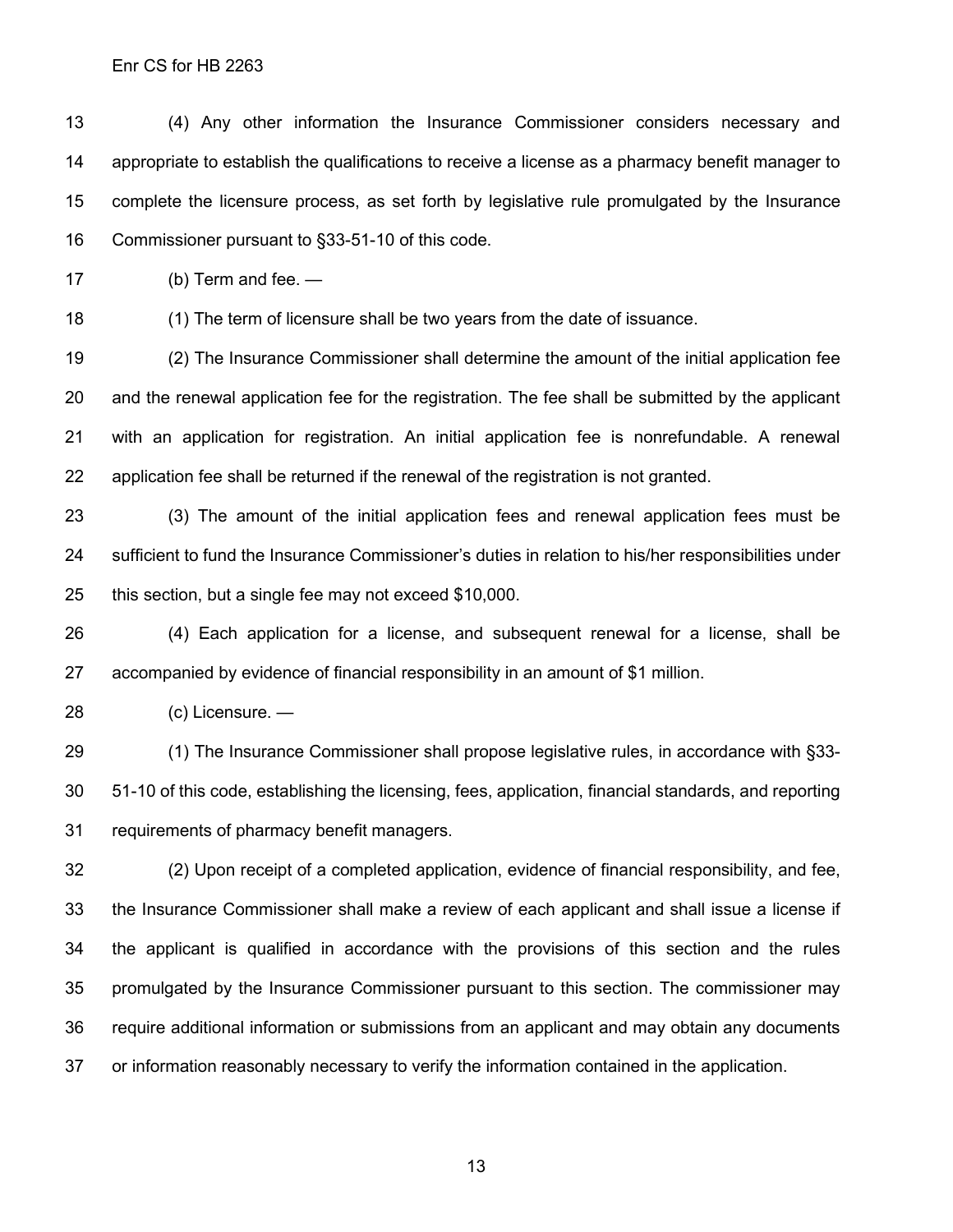(3) The license may be in paper or electronic form, is nontransferable, and shall prominently list the expiration date of the license.

(d) Network adequacy. —

 (1) A pharmacy benefit manager's network shall be reasonably adequate, shall provide for convenient patient access to pharmacies within a reasonable distance from a patient's residence and shall not be comprised only of mail-order benefits but must have a mix of mail-order benefits and physical stores in this state.

 (2) A pharmacy benefit manager shall provide a pharmacy benefit manager's network report describing the pharmacy benefit manager's network and the mix of mail-order to physical stores in this state in a time and manner required by rule issued by the Insurance Commissioner pursuant to this section.

 (3) Failure to provide a timely report may result in the suspension or revocation of a pharmacy benefit manager's license by the Insurance Commissioner.

(e) Enforcement. —

 (1) The Insurance Commissioner shall enforce this section and may examine or audit the books and records of a pharmacy benefit manager providing pharmacy benefits management to determine if the pharmacy benefit manager is in compliance with this section: *Provided*, That any information or data acquired during the examination or audit is considered proprietary and confidential and exempt from disclosure under the West Virginia Freedom of Information Act pursuant to §29B-1-4(a)(1) of this code.

 (2) The Insurance Commissioner may propose rules for legislative approval in accordance with §29A-3-1 *et seq.* of this code regulating pharmacy benefit managers in a manner consistent with this chapter. Rules adopted pursuant to this section shall set forth penalties or fines, including, without limitation, monetary fines, suspension of licensure, and revocation of licensure for violations of this chapter and the rules adopted pursuant to this section.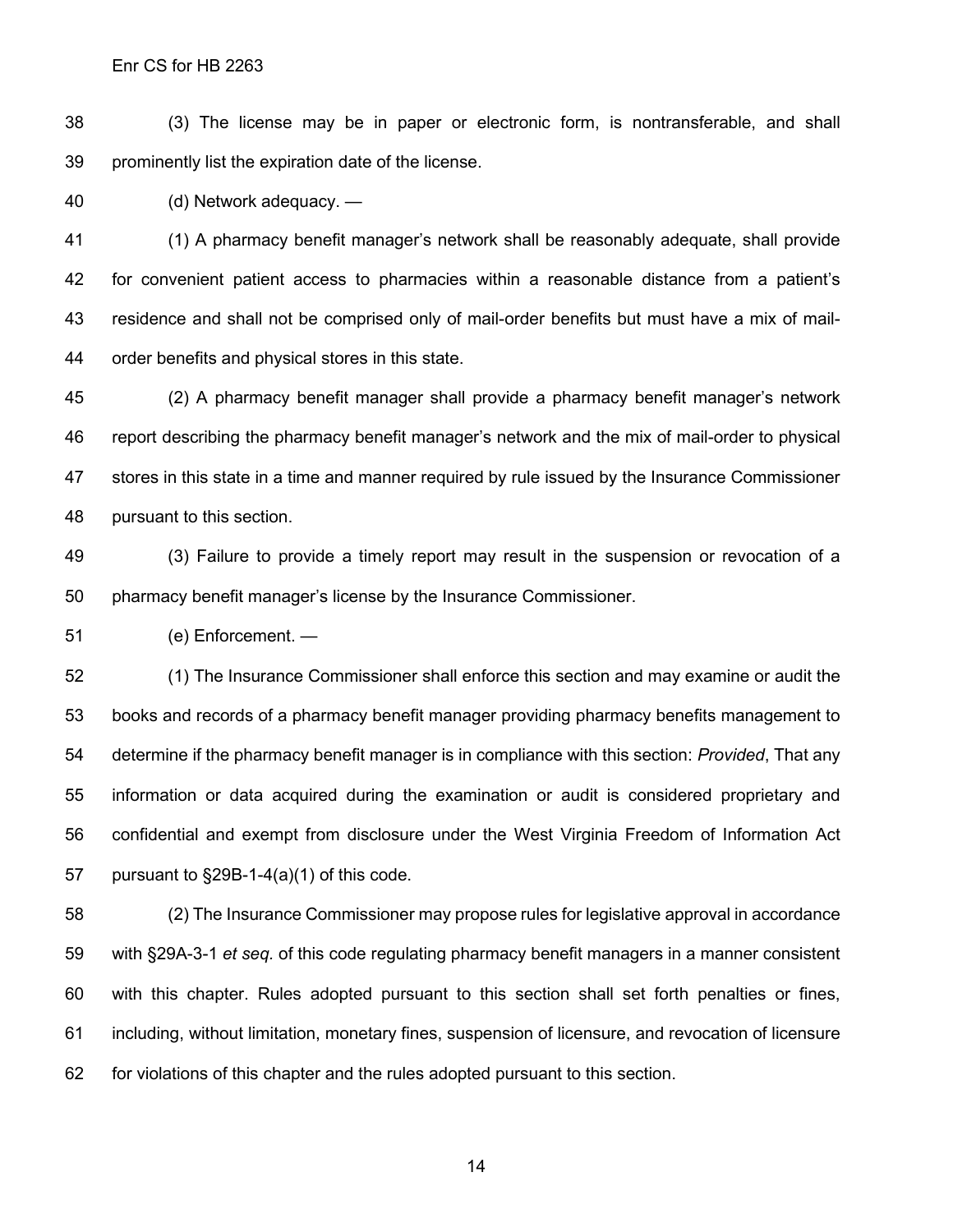(f) Applicability. —

 This section is applicable to any contract or health benefit plan issued, renewed, recredentialed, amended, or extended on or after July 1, 2019.

### **§33-51-9. Regulation of pharmacy benefit managers.**

 (a) A pharmacy, a pharmacist, and a pharmacy technician shall have the right to provide a covered individual with information related to lower cost alternatives and cost share for the covered individual to assist health care consumers in making informed decisions. Neither a pharmacy, a pharmacist, nor a pharmacy technician may be penalized by a pharmacy benefit manager for discussing information in this section or for selling a lower cost alternative to a covered individual, if one is available, without using a health insurance policy.

 (b) A pharmacy benefit manager may not collect from a pharmacy, a pharmacist, or a pharmacy technician a cost share charged to a covered individual that exceeds the total submitted charges by the pharmacy or pharmacist to the pharmacy benefit manager.

 (c) A pharmacy benefit manager may only directly or indirectly charge or hold a pharmacy, a pharmacist, or a pharmacy technician responsible for a fee related to the adjudication of a claim if:

 (1) The total amount of the fee is identified, reported, and specifically explained for each line item on the remittance advice of the adjudicated claim; or

 (2) The total amount of the fee is apparent at the point of sale and not adjusted between 16 the point of sale and the issuance of the remittance advice.

 (d) A pharmacy benefit manager, or any other third party, that reimburses a 340B entity for drugs that are subject to an agreement under 42 U.S.C. § 256b shall not reimburse the 340B entity for pharmacy-dispensed drugs at a rate lower than that paid for the same drug to pharmacies similar in prescription volume that are not 340B entities, and shall not assess any fee, charge-back, or other adjustment upon the 340B entity on the basis that the 340B entity participates in the program set forth in 42 U.S.C. §256b.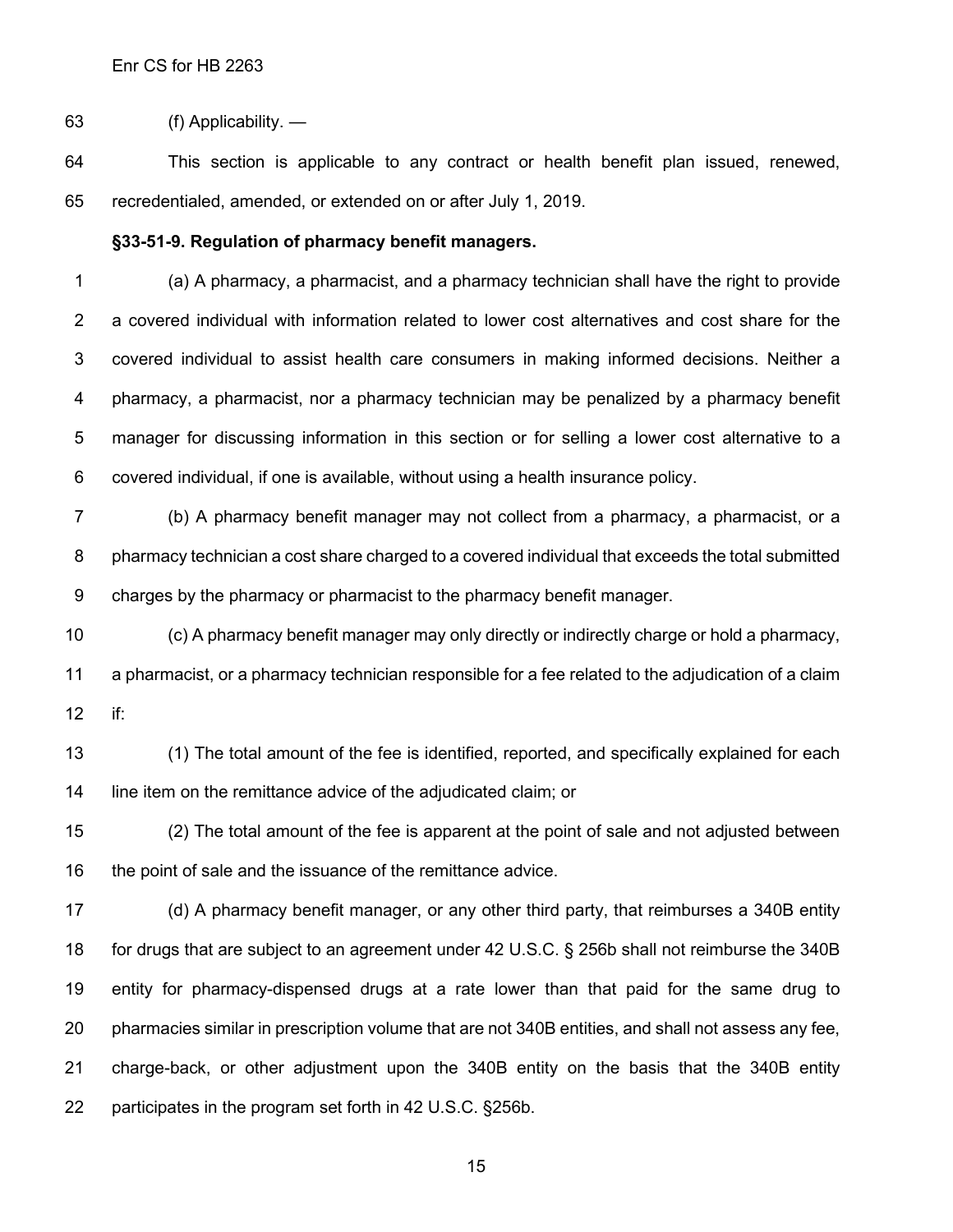(e) With respect to a patient eligible to receive drugs subject to an agreement under 42 U.S.C. § 256b, a pharmacy benefit manager, or any other third party that makes payment for such drugs, shall not discriminate against a 340B entity in a manner that prevents or interferes with the patient's choice to receive such drugs from the 340B entity: *Provided*, That for purposes of this section, "third party" does not include the state Medicaid program when Medicaid is providing reimbursement for covered outpatient drugs, as that term is defined in 42 U.S.C. §1396r-8(k), on a fee-for-service basis: *Provided, however*, That "third party" does include a Medicaid-managed care organization as described in 42 U.S.C. § 1396b(m).

 (f) A pharmacy benefit manager may not reimburse a pharmacy or pharmacist for a prescription drug or pharmacy service in an amount less than the national average drug acquisition cost for the prescription drug or pharmacy service at the time the drug is administered or dispensed, plus a professional dispensing fee of \$10.49: *Provided,* That if the national average drug acquisition cost is not available at the time a drug is administered or dispensed, a pharmacy benefit manager may not reimburse in an amount that is less than the wholesale acquisition cost of the drug, as defined in 42 U.S.C. § 1395w-3a(c)(6)(B), plus a professional dispensing fee of \$10.49.

 (g) A pharmacy benefit manager may not reimburse a pharmacy or pharmacist for a prescription drug or pharmacy service in an amount less than the amount the pharmacy benefit manager reimburses itself or an affiliate for the same prescription drug or pharmacy service.

 (h) The commissioner may order reimbursement to an insured, pharmacy, or dispenser who has incurred a monetary loss as a result of a violation of this article or legislative rules implemented pursuant to this article.

 (i) (1) Any methodologies utilized by a pharmacy benefits manager in connection with reimbursement shall be filed with the commissioner at the time of initial licensure and at any time thereafter that the methodology is changed by the pharmacy benefit manager for use in determining maximum allowable cost appeals. The methodologies are not subject to disclosure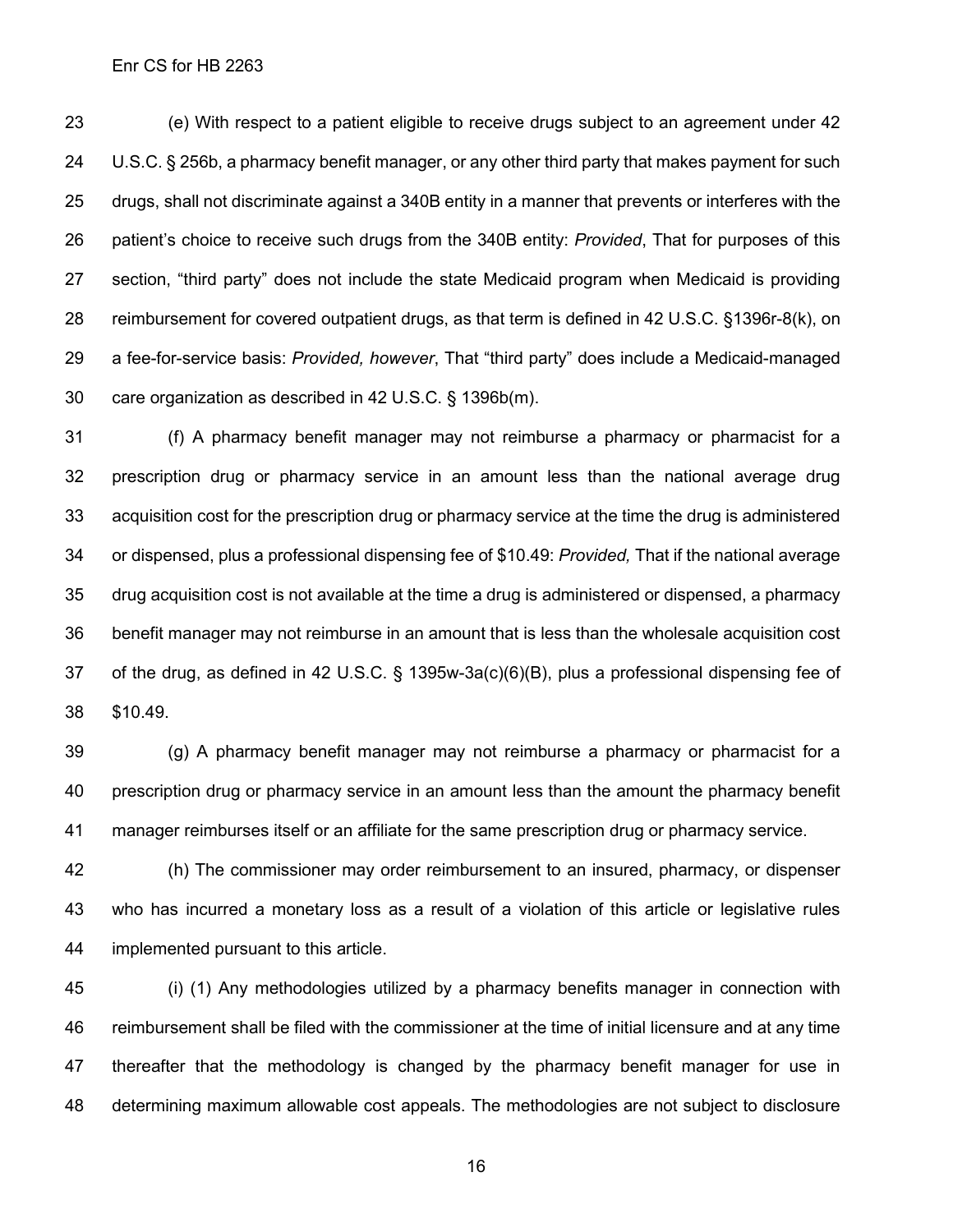and shall be treated as confidential and exempt from disclosure under the West Virginia Freedom of Information Act §29B-1-4(a)(1) of this code.

 (2) A pharmacy benefits manager shall utilize the national average drug acquisition cost as a point of reference for the ingredient drug product component of a pharmacy's reimbursement for drugs appearing on the national average drug acquisition cost list; and,

(j) A pharmacy benefits manager may not:

 (1) Discriminate in reimbursement, assess any fees or adjustments, or exclude a pharmacy from the pharmacy benefit manager's network on the basis that the pharmacy dispenses drugs subject to an agreement under 42 U.S.C. § 256b; or

(2) Engage in any practice that:

 (A) In any way bases pharmacy reimbursement for a drug on patient outcomes, scores, or metrics. This does not prohibit pharmacy reimbursement for pharmacy care, including dispensing fees from being based on patient outcomes, scores, or metrics so long as the patient outcomes, scores, or metrics are disclosed to and agreed to by the pharmacy in advance;

(B) Includes imposing a point-of-sale fee or retroactive fee; or

 (C) Derives any revenue from a pharmacy or insured in connection with performing pharmacy benefits management services: *Provided,* That this may not be construed to prohibit pharmacy benefits managers from receiving deductibles or copayments.

 (k) A pharmacy benefits manager shall offer a health plan the option of charging such health plan the same price for a prescription drug as it pays a pharmacy for the prescription drug: *Provided,* That a pharmacy benefits manager shall charge a health benefit plan administered by or on behalf of the state or a political subdivision of the state, the same price for a prescription drug as it pays a pharmacy for the prescription drug.

 (l) A covered individual's defined cost sharing for each prescription drug shall be calculated at the point of sale based on a price that is reduced by an amount equal to at least 100% of all rebates received, or to be received, in connection with the dispensing or administration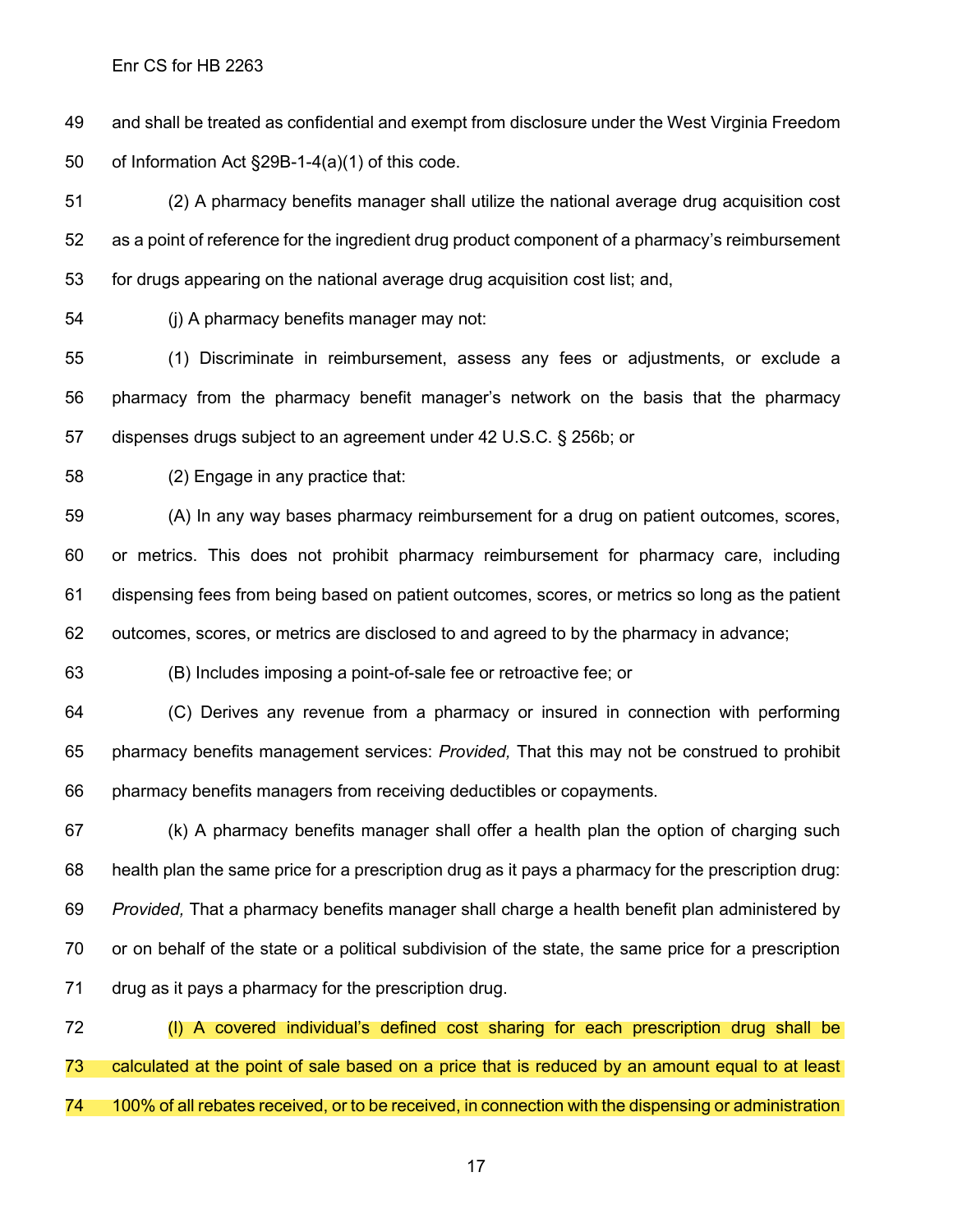of the prescription drug. Any rebate over and above the defined cost sharing would then be passed on to the health plan to reduce premiums. Nothing precludes an insurer from decreasing a covered individual's defined cost sharing by an amount greater than what is previously stated. The Commissioner may propose a legislative rule or by policy effectuate the provisions of this subsection. Notwithstanding any other effective date to the contrary, the amendments to this article enacted during the 2021 regular legislative session shall apply to all policies, contracts, plans, or agreements subject to this section that are delivered, executed, amended, adjusted, or renewed on or after January 1, 2022. (m) This section is effective for policy, contract, plans, or agreements beginning on or after

 January 1, 2022. This section applies to all policies, contracts, plans, or agreements subject to 85 this section that are delivered, executed, amended, adjusted, or renewed on or after the effective

date of this section.

## **§33-51-11. Freedom of consumer choice for pharmacy.**

(a) A pharmacy benefits manager or health benefit plan may not:

 (1) Prohibit or limit any covered individual from selecting a pharmacy or pharmacist of his or her choice who has agreed to participate in the plan according to the terms offered by the insurer;

 (2) Deny a pharmacy or pharmacist the right to participate as a contract provider under the policy or plan if the pharmacy or pharmacist agrees to provide pharmacy services, including, but not limited to, prescription drugs, that meet the terms and requirements set forth by the insurer under the policy or plan and agrees to the terms of reimbursement set forth by the insurer;

 (3) Impose upon a beneficiary of pharmacy services under a health benefit plan any copayment, fee, or condition that is not equally imposed upon all beneficiaries in the same benefit category, class, or copayment level under the health benefit plan when receiving services from a contract provider;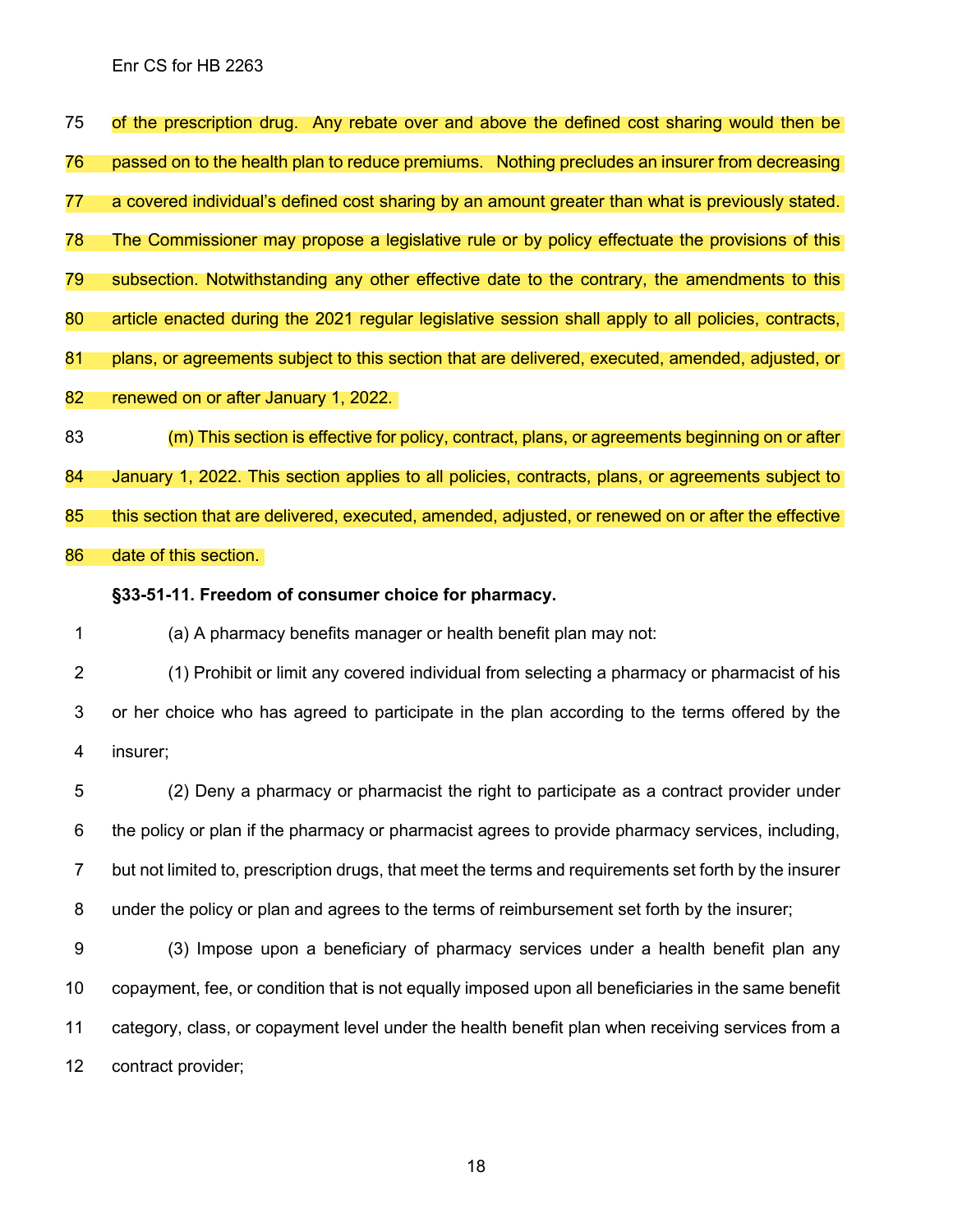(4) Impose a monetary advantage or penalty under a health benefit plan that would affect a beneficiary's choice among those pharmacies or pharmacists who have agreed to participate in the plan according to the terms offered by the insurer. Monetary advantage or penalty includes higher copayment, a reduction in reimbursement for services, or promotion of one participating 17 pharmacy over another by these methods;

 (5) Reduce allowable reimbursement for pharmacy services to a beneficiary under a health benefit plan because the beneficiary selects a pharmacy of his or her choice, so long as that pharmacy has enrolled with the health benefit plan under the terms offered to all pharmacies in the plan coverage area;

 (6) Require a beneficiary, as a condition of payment or reimbursement, to purchase pharmacy services, including prescription drugs, exclusively through a mail-order pharmacy; or

 (7) Impose upon a beneficiary any copayment, amount of reimbursement, number of days of a drug supply for which reimbursement will be allowed, or any other payment or condition relating to purchasing pharmacy services from any pharmacy, including prescription drugs, that is more costly or more restrictive than that which would be imposed upon the beneficiary if such services were purchased from a mail-order pharmacy or any other pharmacy that is willing to provide the same services or products for the same cost and copayment as any mail order service.

 (b) If a health benefit plan providing reimbursement to West Virginia residents for prescription drugs restricts pharmacy participation, the entity providing the health benefit plan shall notify, in writing, all pharmacies within the geographical coverage area of the health benefit plan, and offer to the pharmacies the opportunity to participate in the health benefit plan at least 60 days prior to the effective date of the plan. All pharmacies in the geographical coverage area of the plan shall be eligible to participate under identical reimbursement terms for providing pharmacy services, including prescription drugs. The entity providing the health benefit plan shall, through reasonable means, on a timely basis and on regular intervals, inform the beneficiaries of the plan of the names and locations of pharmacies that are participating in the plan as providers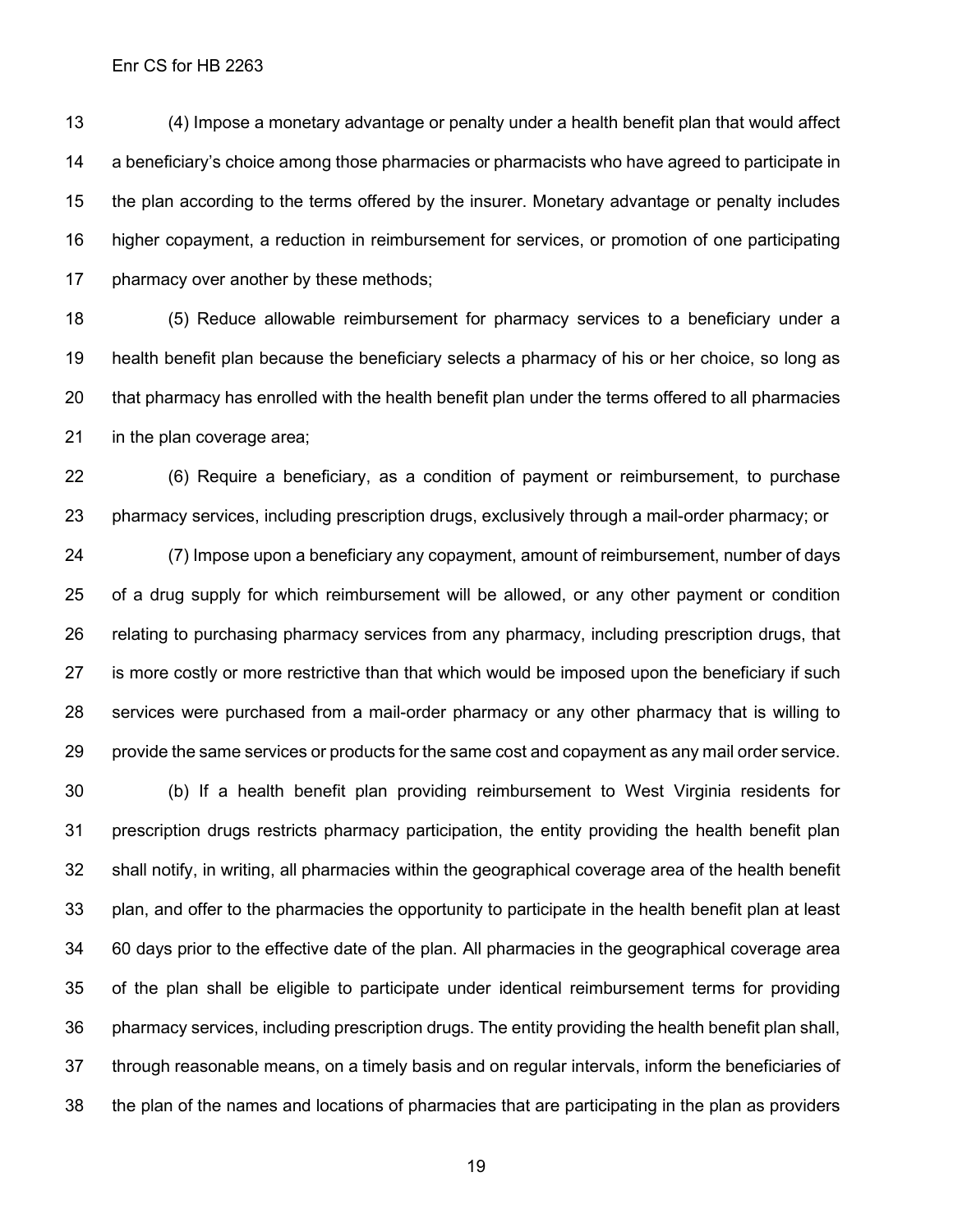of pharmacy services and prescription drugs. Additionally, participating pharmacies shall be entitled to announce their participation to their customers through a means acceptable to the pharmacy and the entity providing the health benefit plans. The pharmacy notification provisions of this section shall not apply when an individual or group is enrolled, but when the plan enters a particular county of the state.

 (c) The Insurance Commissioner shall not approve any pharmacy benefits manager or health benefit plan providing pharmaceutical services which do not conform to this section.

 (d) Any covered individual or pharmacy injured by a violation of this section may maintain a cause of action to enjoin the continuance of any such violation.

 (e) This section shall apply to all pharmacy benefits managers and health benefit plans providing pharmaceutical services benefits, including prescription drugs, to any resident of West Virginia. For purposes of this section, "health benefit plan" means any entity or program that provides reimbursement for pharmaceutical services. This section shall also apply to insurance companies and health maintenance organizations that provide or administer coverages and benefits for prescription drugs. This section shall not apply to any entity that has its own facility, employs or contracts with physicians, pharmacists, nurses and other health care personnel, and that dispenses prescription drugs from its own pharmacy to its employees and dependents enrolled in its health benefit plan; but this section shall apply to an entity otherwise excluded that contracts with an outside pharmacy or group of pharmacies to provide prescription drugs and services.

### **§33-51-12. Reporting requirements.**

 (a) A pharmacy benefits manager shall report to the commissioner on an annual basis, or more often as the commissioner deems necessary, for each health plan or covered entity the following information:

(1) The aggregate amount of rebates received by the pharmacy benefits manager;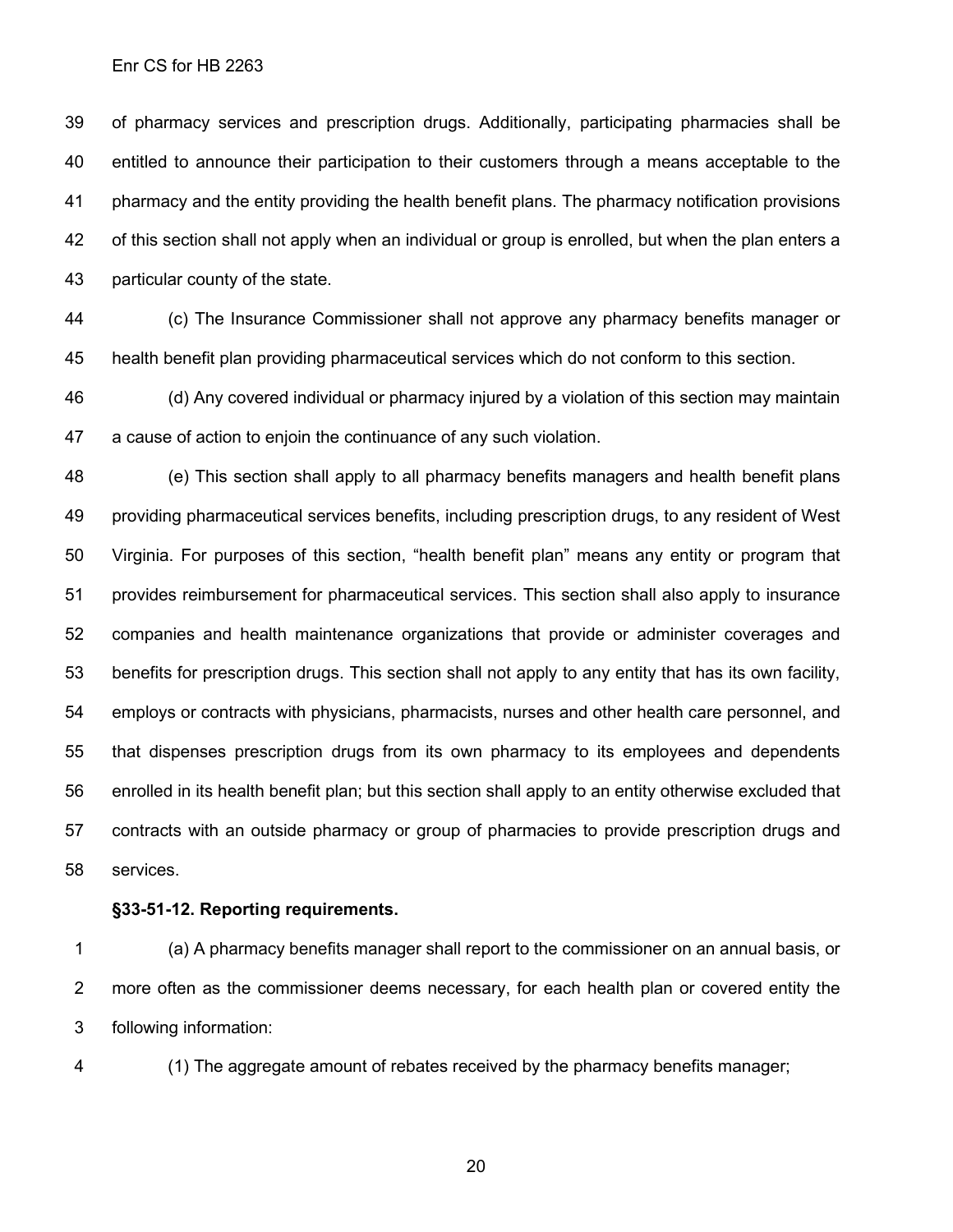(2) The aggregate amount of rebates distributed to each health plan or covered entity contracted with the pharmacy benefits manager;

 (3) The aggregate amount of rebates passed on to the enrollees of each health plan or covered entity at the point of sale that reduced the enrollees applicable deductible, copayment, coinsurance, or other cost-sharing amount;

 (4) The individual and aggregate amount paid by the health plan or covered entity to the pharmacy benefits manager for pharmacist services itemized by pharmacy, by product, and by goods and services; and

 (5) The individual and aggregate amount a pharmacy benefits manager paid for pharmacist services itemized by pharmacy, by product, and by goods and services.

 (b) A pharmacy benefits manager shall annually report in the aggregate to the commissioner and to a health plan or covered entity the difference between the amount the pharmacy benefits manager reimbursed a pharmacy and the amount the pharmacy benefits manager charged a health plan.

 (c) A health benefit plan or covered entity shall annually report to the commissioner the aggregate amount of credits, rebates, discounts, or other such payments received by the health benefit plan or covered entity from a pharmacy benefits manager or drug manufacturer and disclose whether or not those credits, rebates, discounts or other such payments were passed on to reduce insurance premiums or rates. The commissioner shall consider the information in this report in reviewing any premium rates charged for any individual or group accident and health insurance policy as set forth in §33-6-9(e), §33-24-6(c), and §33-25A-8 of this code.

 (d) A pharmacy benefits manager shall produce a quarterly report to the commissioner of all drugs appearing on the national average drug acquisition cost list reimbursed 10 percent and below the national average drug acquisition cost, as well as all drugs reimbursed 10 percent and above the national average drug acquisition cost. For each drug in the report, a pharmacy benefits manager shall include the month the drug was dispensed, the quantity of the drug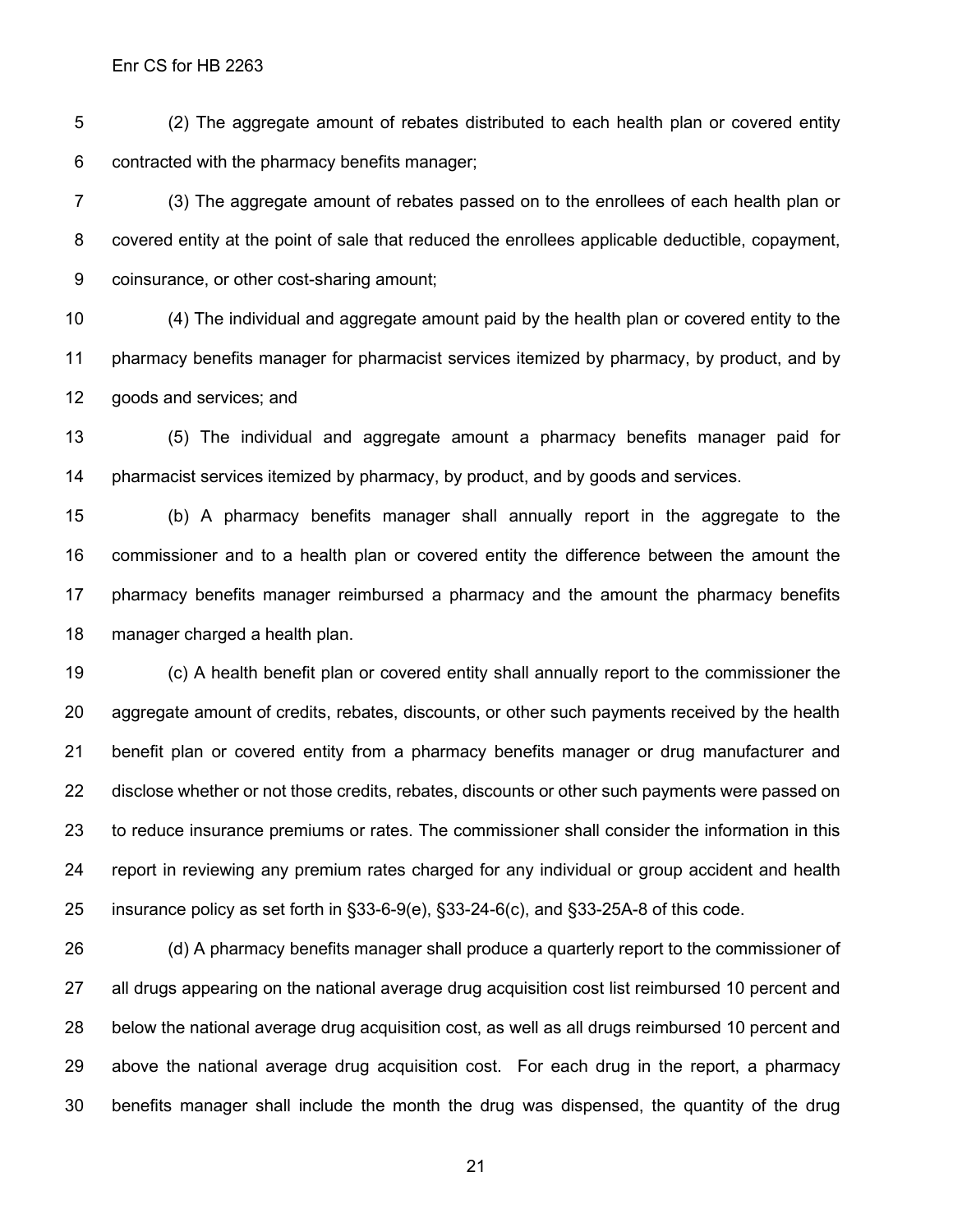dispensed, the amount the pharmacy was reimbursed, whether the dispensing pharmacy was an affiliate of the pharmacy benefits manager, whether the drug was dispensed pursuant to a government health plan, and the average national drug acquisition cost for the month the drug was dispensed. The report shall exclude drugs dispensed pursuant to 42 U.S.C. § 256b. A copy of this report shall also be published on the pharmacy benefits manager's publicly available website for a period of at least 24 months. This report is exempt from the confidentiality provisions of subsection (f).

 (e) The reports shall be filed electronically on a form and manner as prescribed by the commissioner pursuant to a legitimate rule promulgated by the commissioner.

 (f) With the exception of the quarterly report noted in subsection (d) of this section all data and information provided by the pharmacy benefits manager, health plan, or covered entity pursuant to these established reporting requirements shall be considered proprietary and confidential and exempt from disclosure under the West Virginia Freedom of Information Act §29B-1-4(a)(1) of this code.